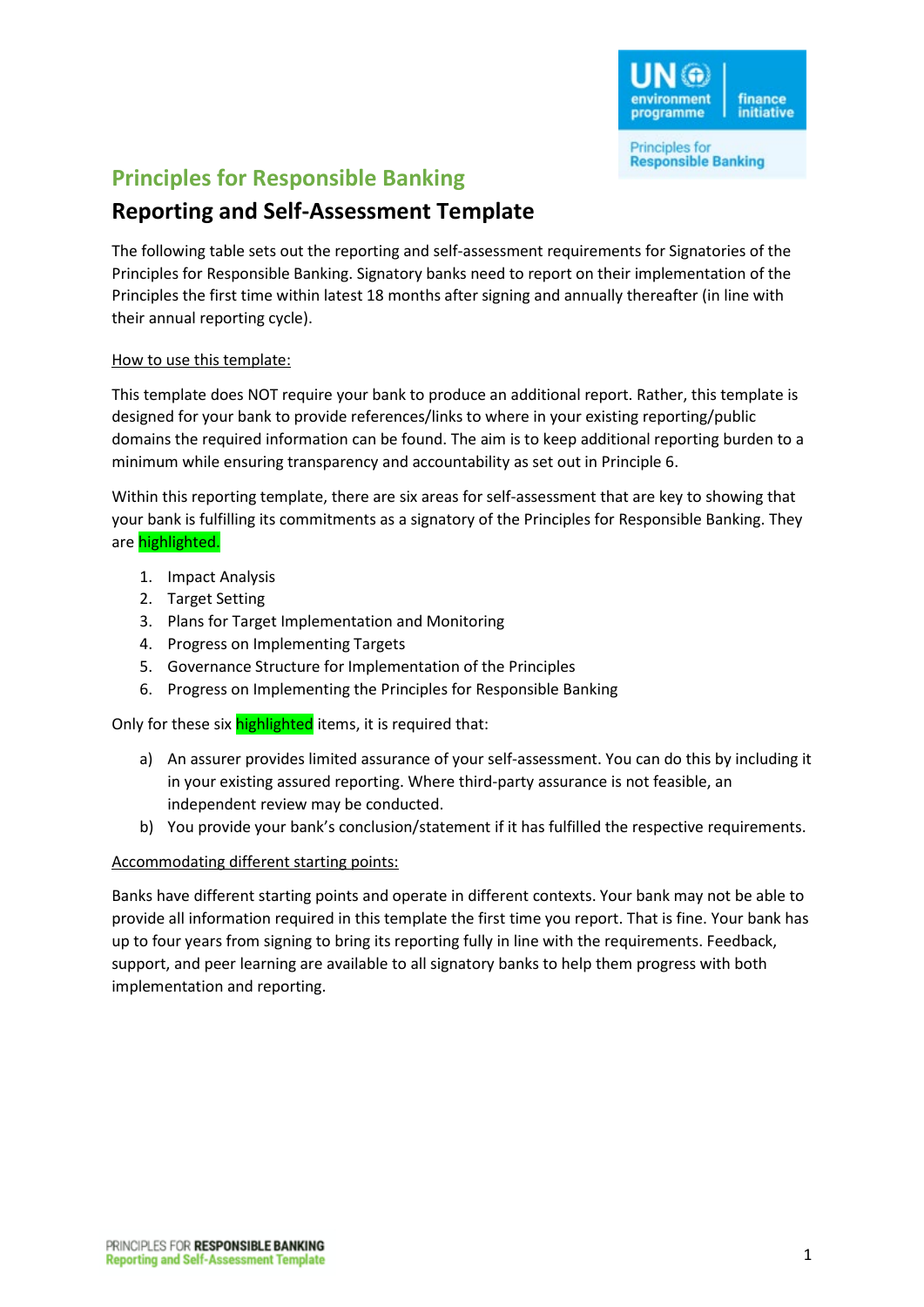

|                                            | Deinainlan far                                         |                                           |
|--------------------------------------------|--------------------------------------------------------|-------------------------------------------|
| Reporting and Self-Assessment Requirements | High-level summary of bank's response (limited         | Reference(s)/                             |
|                                            | assurance required for responses to highlighted items) | Link(s) to bank's full response/ relevant |
|                                            |                                                        | information                               |



#### **Principle 1: Alignment**

**We will align our business strategy to be consistent with and contribute to individuals' needs and society's goals, as expressed in the Sustainable Development Goals, the Paris Climate Agreement, and relevant national and regional frameworks.**

| 1.1 Describe (high-level) your bank's business model, including<br>the main customer segments served, types of products and | Roslagens Sparbank was founded in 1859 and is<br>today Sweden's 11th largest savings bank.<br>Roslagens Sparbank has its area of operation in | In our report, we refer largely to our<br>Annual and Sustainability report. It is<br>in Swedish, but if there are some |
|-----------------------------------------------------------------------------------------------------------------------------|-----------------------------------------------------------------------------------------------------------------------------------------------|------------------------------------------------------------------------------------------------------------------------|
| services provided, the main sectors and types of activities,                                                                | Norrtälje municipality in Stockholm County called                                                                                             | parts you want translated, please                                                                                      |
| and where relevant the technologies financed across the                                                                     | Roslagen. The bank's head office is located in                                                                                                | contact us.                                                                                                            |
| main geographies in which your bank has operations or                                                                       | Norrtälje. In addition, the Bank has offices in                                                                                               |                                                                                                                        |
| provides products and services.                                                                                             | Hallstavik, Rimbo and Älmsta. The bank conducts                                                                                               | See the section                                                                                                        |
|                                                                                                                             | lending and borrowing activities for more than                                                                                                | "Förvaltningsberättelse" on p. 43 of                                                                                   |
|                                                                                                                             | 45,000 private and corporate customers.                                                                                                       | our Annual report 2021.                                                                                                |
|                                                                                                                             | Furthermore, the Bank provides the following                                                                                                  |                                                                                                                        |
|                                                                                                                             | services: securities trading, legal and financial                                                                                             | <b>Finansiell information för Roslagens</b>                                                                            |
|                                                                                                                             | advice, payment intermediation, insurance                                                                                                     | Sparbank                                                                                                               |
|                                                                                                                             | mediation, provisioning of guarantees and                                                                                                     |                                                                                                                        |
|                                                                                                                             | guarantees, as well as the rental of service                                                                                                  |                                                                                                                        |
|                                                                                                                             | compartments.                                                                                                                                 |                                                                                                                        |
|                                                                                                                             |                                                                                                                                               |                                                                                                                        |
|                                                                                                                             | The bank's total business volume, which refers to                                                                                             |                                                                                                                        |
|                                                                                                                             | customers' borrowing and lending in the bank as                                                                                               |                                                                                                                        |
|                                                                                                                             | well as brokered products such as funds,                                                                                                      |                                                                                                                        |
|                                                                                                                             | insurance, leasing and mortgages, amounted to                                                                                                 |                                                                                                                        |
|                                                                                                                             | TSEK 35,676,848 at year-end. Deposits from the                                                                                                |                                                                                                                        |
|                                                                                                                             | general public amounted to TSEK 10,680,139 at                                                                                                 |                                                                                                                        |
|                                                                                                                             | year-end. Lending to the public at year-end                                                                                                   |                                                                                                                        |
|                                                                                                                             | amounted to TSEK 8,111,771,000. Brokered credits                                                                                              |                                                                                                                        |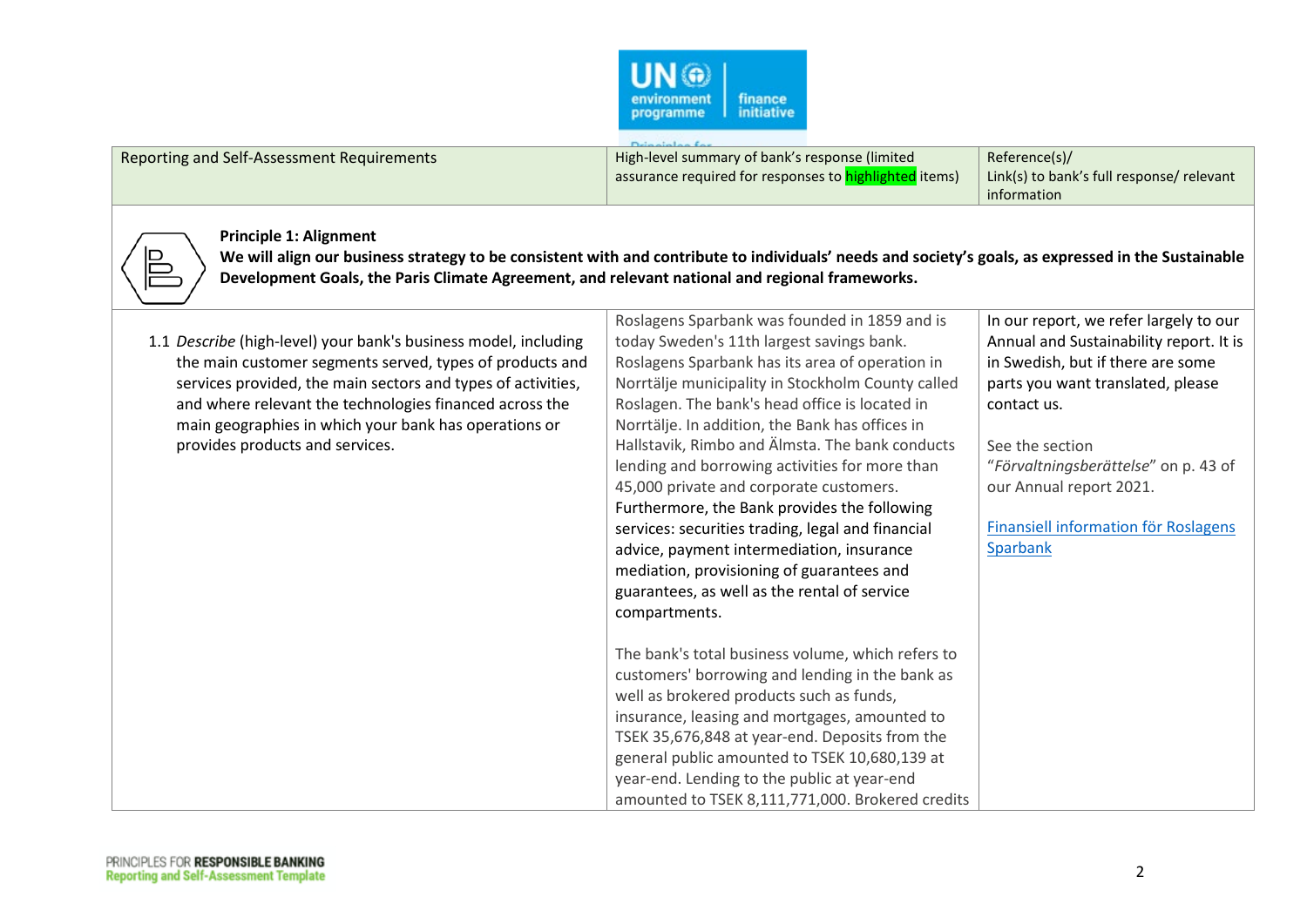

|                                                              | to Swedbank Hypotek amounted to SEK 7,191,212         |                                      |
|--------------------------------------------------------------|-------------------------------------------------------|--------------------------------------|
|                                                              | thousand. The bank has a close cooperation with       |                                      |
|                                                              | Swedbank AB regarding IT, products and the logo,      |                                      |
|                                                              | but is an independent savings bank.                   |                                      |
|                                                              | Thrift has been part of our mission since 1859.       | See "Our Business                    |
| 1.2 Describe how your bank has aligned and/or is planning to | Likewise, to take a clear social responsibility where | Strategy" and "Banken som            |
| align its strategy to be consistent with and contribute to   | we, directly and through our foundations,             | accelerator för en hållbar           |
| society's goals, as expressed in the Sustainable Development | contribute to sustainable economic growth and         | omställning" on p. 14-19 of          |
| Goals (SDGs), the Paris Climate Agreement, and relevant      | ecological and social development in Norrtälje        | our 2021 Sustainability              |
| national and regional frameworks.                            | municipality. Since 1859, Roslagens Sparbank has      | Report                               |
|                                                              | played an important role in Norrtälje municipality    |                                      |
|                                                              | and worked to ensure that our customers have a        | Finansiell information för Roslagens |
|                                                              | healthy and sustainable economy. Since then, the      | Sparbank                             |
|                                                              | world continues to change, but the savings bank       |                                      |
|                                                              | idea lives on because a savings bank has no           |                                      |
|                                                              | shareholders and part of the annual profit can go     |                                      |
|                                                              | back to the local community in support of             |                                      |
|                                                              | activities, projects and organizations. Usually       |                                      |
|                                                              | through one of our foundations for Business and       |                                      |
|                                                              | Culture; Research and education; Youth housing;       |                                      |
|                                                              | and the development of The Häverö district. Our       |                                      |
|                                                              | vision is an attractive and open Roslagen in          |                                      |
|                                                              | growth.                                               |                                      |
|                                                              |                                                       |                                      |
|                                                              | As a bank, we are part of society's cycle and a       |                                      |
|                                                              | number of new regulations put the role of banks in    |                                      |
|                                                              | focus for the possibility of a more sustainable       |                                      |
|                                                              | future. We can influence the transition through,      |                                      |
|                                                              | among other things, our financing, the products       |                                      |
|                                                              | we offer and the conditions we set. In 2021, we       |                                      |
|                                                              | added more green products to our customer             |                                      |
|                                                              | offering and have further strengthened our            |                                      |
|                                                              | offering in sustainable fund offerings. As a bank,    |                                      |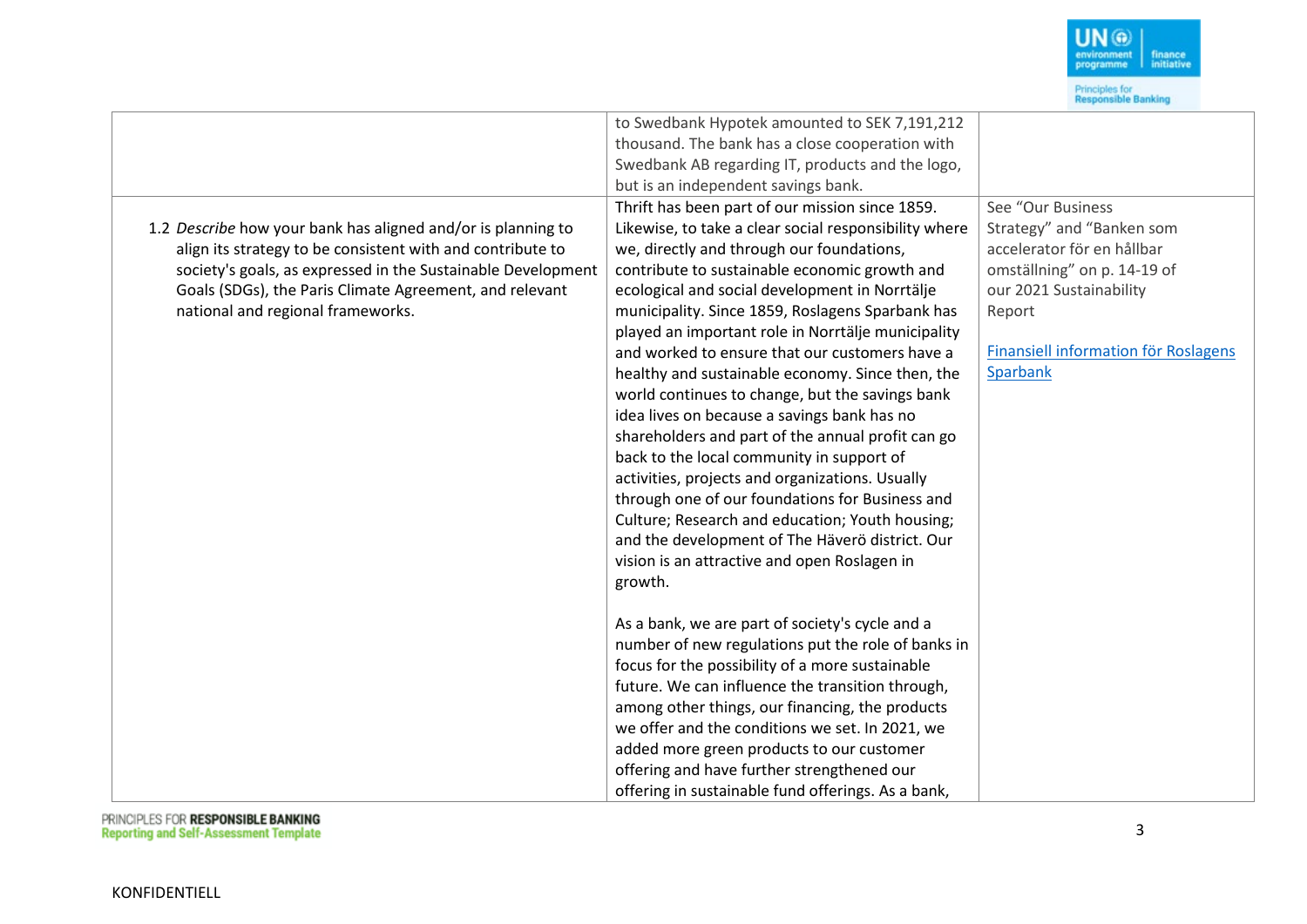| we obviously also need to manage some risks and         |  |
|---------------------------------------------------------|--|
| they include how climate risks affect our business      |  |
| and our customers, but also how the bank risks          |  |
| being exploited for criminal activities, for example    |  |
| via money laundering. These are issues that we          |  |
| take very seriously and have procedures and             |  |
| systems in place to deal with these.                    |  |
|                                                         |  |
| For Roslagens Sparbank's sustainability work, the       |  |
| starting point is partly the Paris Agreement and        |  |
| partly the UN's Agenda 2030, where the countries        |  |
| of the world have committed to work with the 17         |  |
| global goals by 2030. Since 2008, the bank has          |  |
| been part of the UN Global Compact and its ten          |  |
| principles linked to human rights, anti-corruption,     |  |
| work environment and the environment.                   |  |
|                                                         |  |
| The bank's sustainability work is based on our          |  |
| governance, goals, external events and customer         |  |
| needs. We take in important input from our              |  |
| stakeholders and have identified the essential          |  |
| areas to work with within ESG (environmental,           |  |
| social and governance). Of the essential areas          |  |
| identified, the priority is to initially work primarily |  |
| with Climate and Environmental Impact in                |  |
| products and services, sustainable finance, being       |  |
| an economically stable bank, our community              |  |
| involvement and local impact, accessibility and         |  |
| transparency. To our essential areas, we have           |  |
| linked Sustainable development goals.                   |  |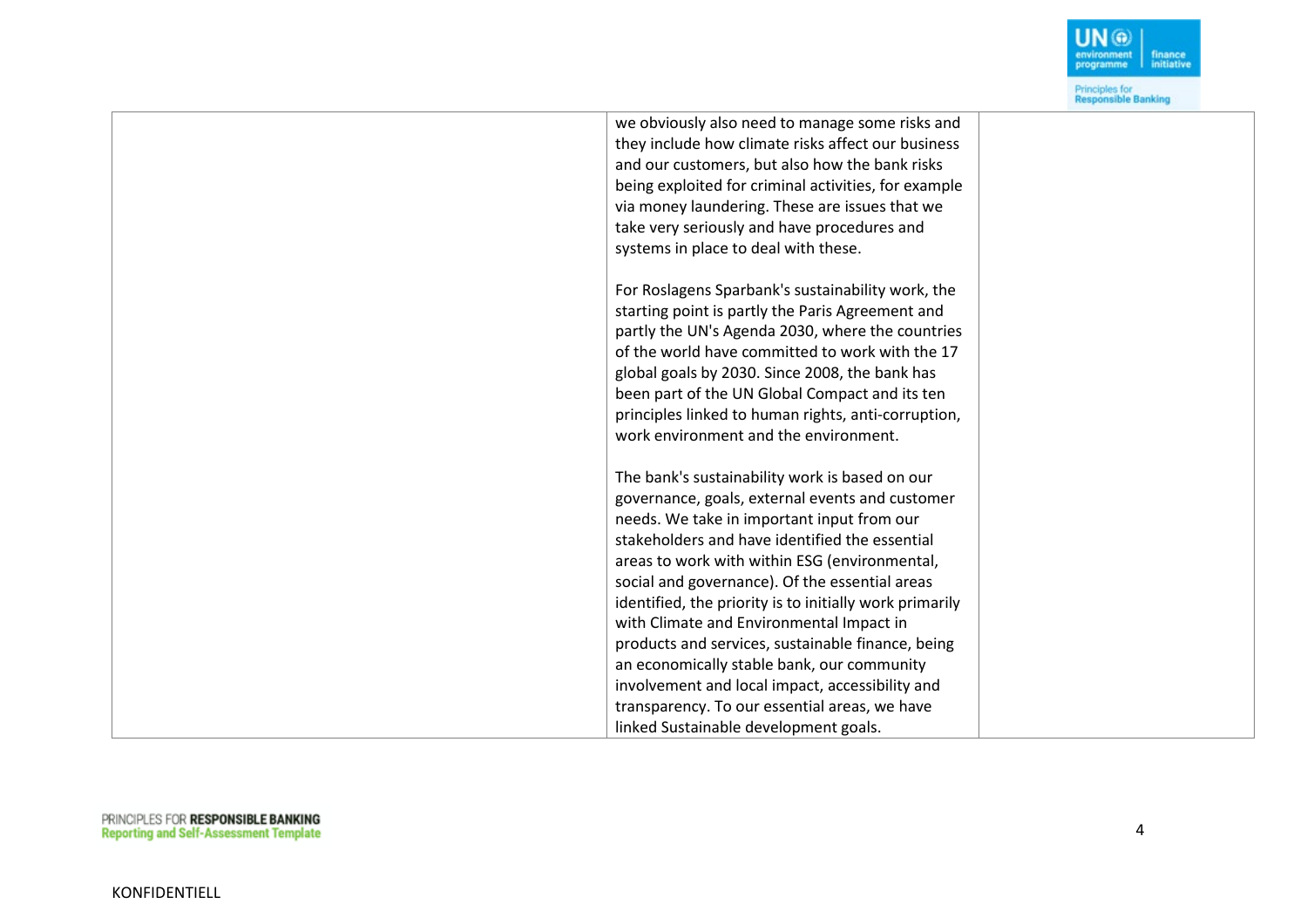

**Principle 2: Impact and Target Setting**

**We will continuously increase our positive impacts while reducing the negative impacts on, and managing the risks to, people and environment resulting from our activities, products, and services. To this end, we will set and publish targets where we can have the most significant impacts.**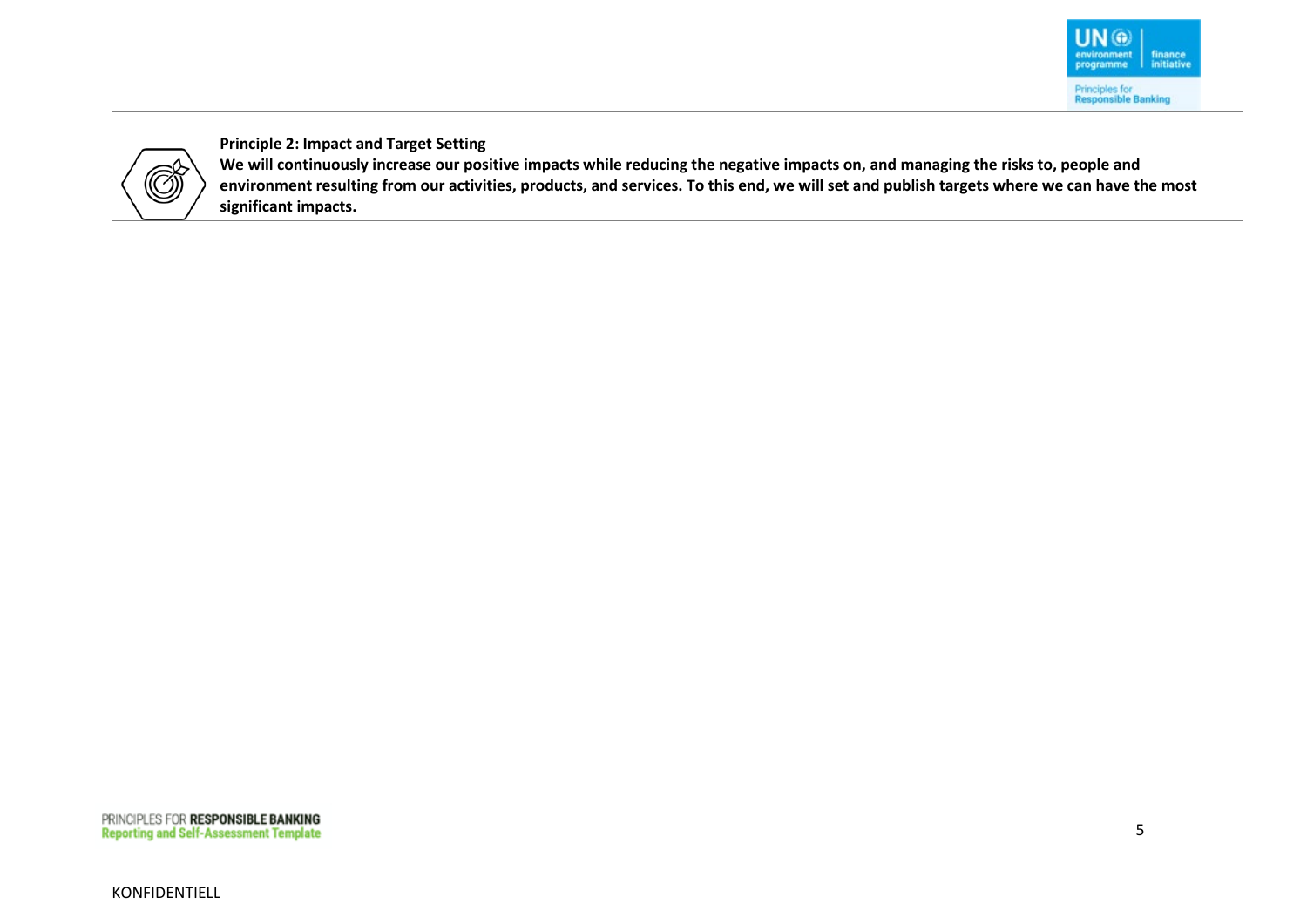#### 2.1 Impact Analysis:

*Show* that your bank has identified the areas in which it has its most significant (potential) positive and negative impact through an impact analysis that fulfills the following elements:

- a) Scope: The bank's core business areas, products/services across the main geographies that the bank operates in have been as described under 1.1. have been considered in the scope of the analysis.
- b) Scale of Exposure: In identifying its areas of most significant impact the bank has considered where its core business/its major activities lie in terms of industries, technologies, and geographies.
- c) Context & Relevance: Your bank has considered the most relevant challenges and priorities related to sustainable development in the countries/regions in which it operates.

The bank has carried out an impact analysis using the UNEP FI PORTFOLIO IMPACT ANALYSIS TOOL FOR BANKS. In the impact analysis, we have analysed products and services in the corporate and private markets. Roslagens Sparbank has more than 45,000 private and corporate customers, the majority of whom are private customers. The bank exists and operates only in Sweden and is not one of the 10 largest banks. On the private side, we have identified the following areas where the bank has a positive and negative impact.

| <b>Positive impact</b>       | <b>Negative impact</b>        |
|------------------------------|-------------------------------|
| Employment                   | Inclusive, healthy economies  |
| Inclusive, healthy economies | Resources efficiency/security |
| Justice                      | Climate                       |
| Economic convergence         |                               |
| <b>Housing</b>               |                               |
| <b>Mobility</b>              |                               |

On the corporate side, we have identified the following areas where the bank has a positive and negative impact.

| <b>Positive impact</b>         | <b>Negative impact</b>               |
|--------------------------------|--------------------------------------|
| <b>Housing</b>                 | <b>Biodiversity &amp; ecosystems</b> |
| <b>Health &amp; Sanitation</b> | Climate                              |
| Education                      | Waste                                |
| Culture & heritage             | Resources efficiency/security        |
| Employment                     | <b>Culture &amp; heritage</b>        |
| Food                           | Air                                  |
| Climate                        | Soil                                 |
| Soil                           | Availability - Water                 |
|                                | Quality - Water                      |
|                                | <b>Health &amp; sanitation</b>       |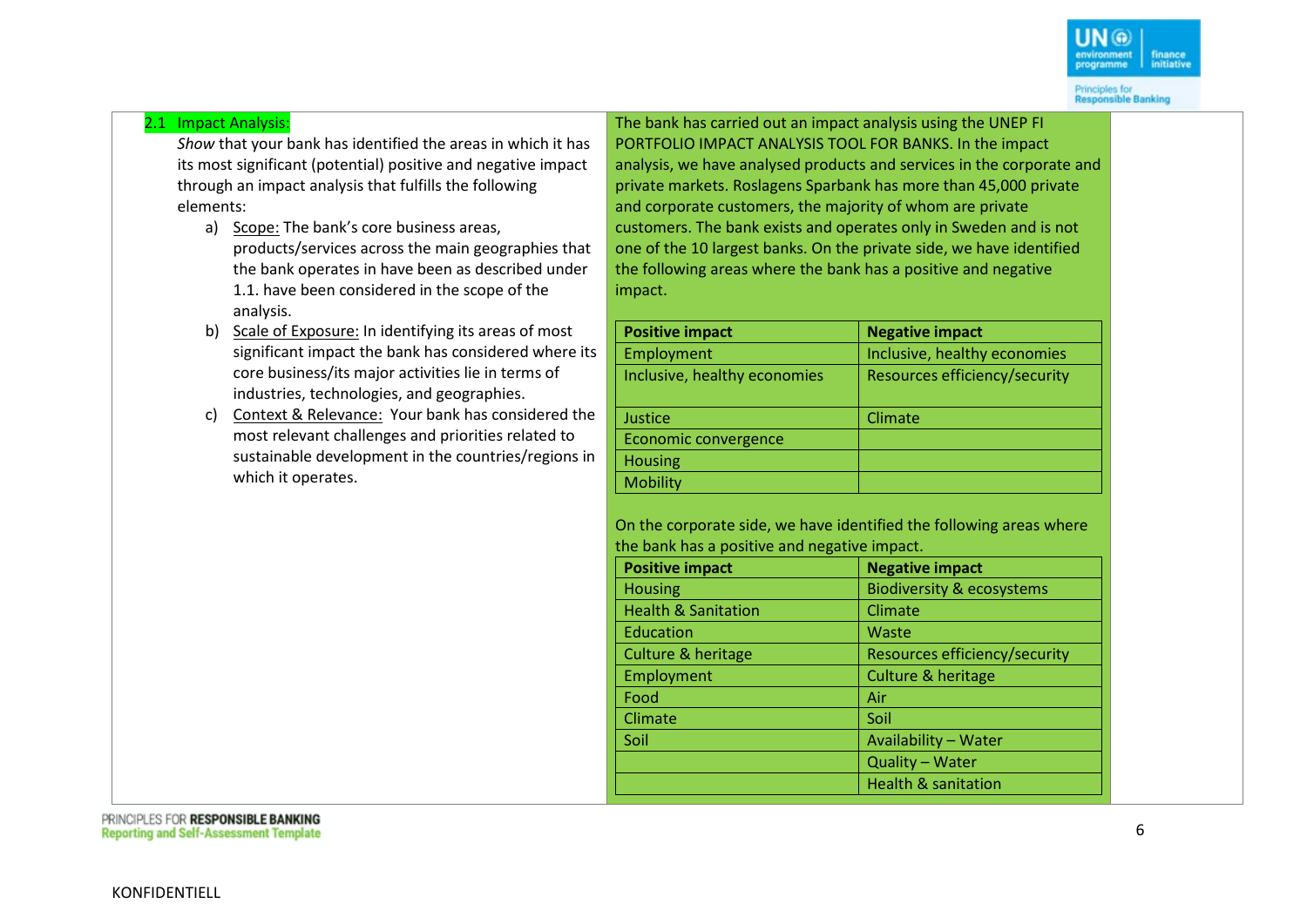

d) Scale and intensity/salience of impact: In identifying its areas of most significant impact, the bank has considered the scale and intensity/salience of the (potential) social, economic and environmental impacts resulting from the bank's activities and provision of products and services.

(your bank should have engaged with relevant stakeholders to help inform your analysis under elements c) and d))

*Show* that building on this analysis, the bank has

• Identified and disclosed its areas of most significant (potential) positive and negative impact

• Identified strategic business opportunities in relation to the increase of positive impacts / reduction of negative impacts

As a way to take into account the most relevant challenges and priorities related to sustainable development in our region, we conducted an external and stakeholder analysis together with KPMG in autumn 2021. It was based on in-depth interviews with a selection of external and internal stakeholders such as private and corporate customers, partners, municipal representatives, our foundations, principals, the board, bank management and employees. We supplemented the in-depth interviews with a survey to which the majority of the bank's employees responded. In line with the principles of responsible banking, we strive for a high level of involvement of our stakeholders to prioritize and formulate our goals. We work from all three perspectives within ESG (Environmental, Social & Governance), to achieve a sustainable development of the business and to contribute to the global goals (Agenda 2030).

Our external and stakeholder analysis gave us good information about which key areas of ESG the bank should focus on going forward. Based on this, we made an impact analysis to make visible how Roslagens Sparbank can have the greatest impact. We then produced a Gap Analysis for the entire business that describes our current situation in all areas and our ambition. Over half of the bank's employees have been involved in the work and we have a clear roadmap and long-term perspective in the plan for how to close the gaps.

To identifying our areas of most significant impact, we have considered the scale and intensity/salience of the (potential) social, economic, and environmental impacts resulting from the bank's activities and provision of products and services through an impact analysis. The analysis is based on the key areas that our stakeholders believe are most important that we focus on as well as the areas where we as a bank have the greatest impact on ESG.

See "Impact Analysis" on p. 16-19 of our 2021 Sustainability Report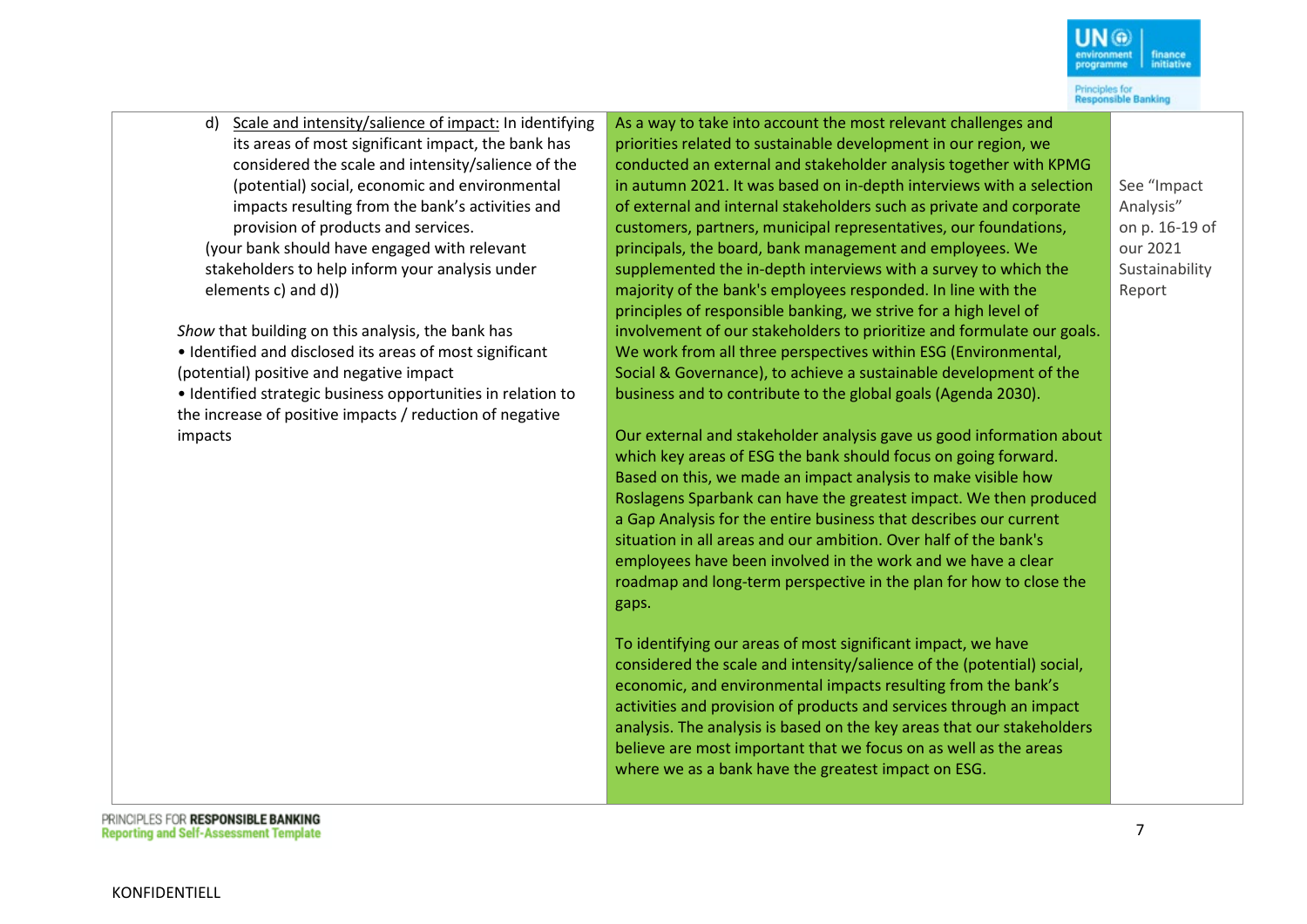Of the essential issues among stakeholders where we as a bank have the greatest impact, this is a selection and the ones prioritised:

- Climate and environmental impact in products and services
- Sustainable finance
- Financially stable bank
- Community engagement and local impact
- Availability
- Transparency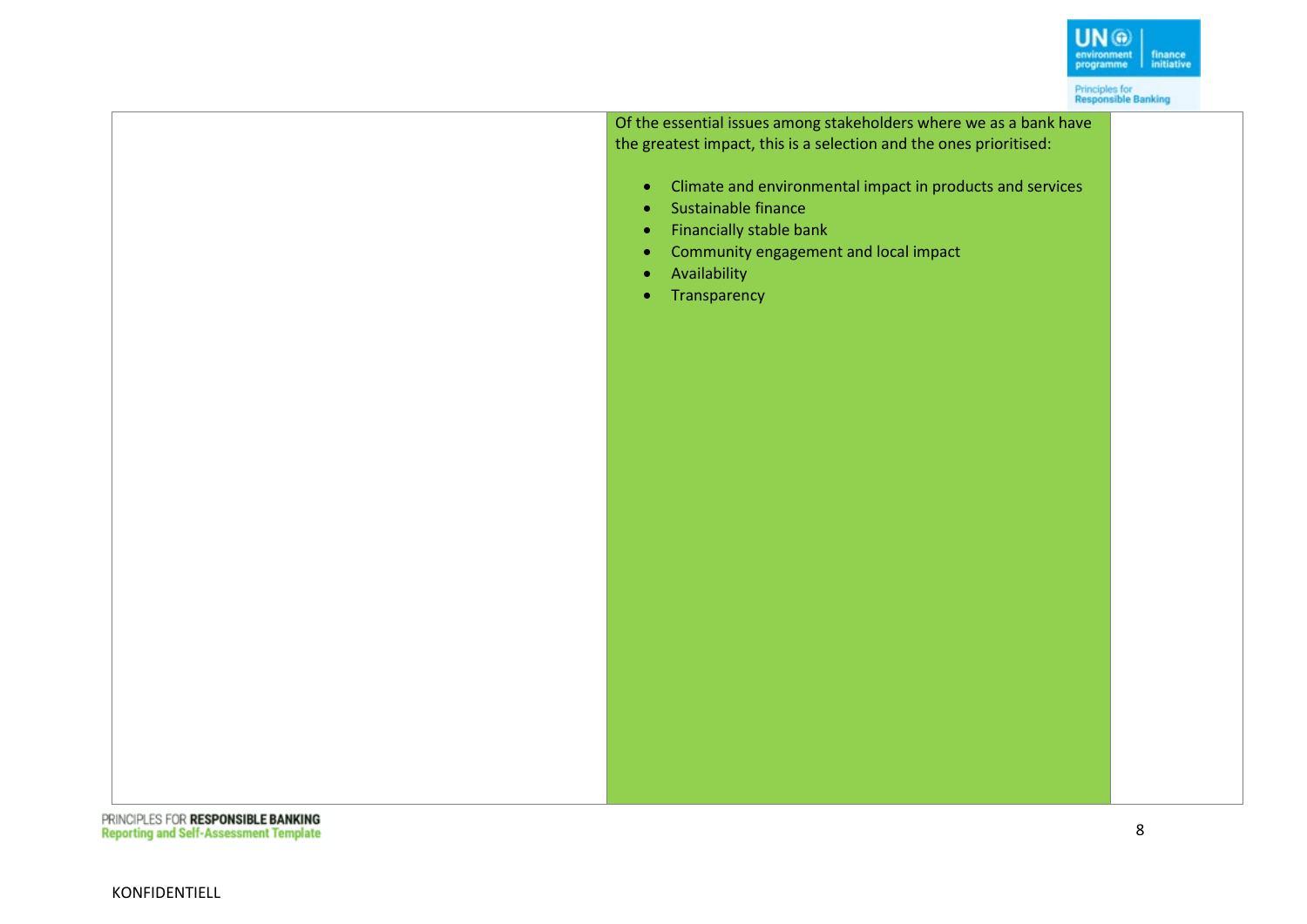

Please provide your bank's conclusion/statement if it has fulfilled the requirements regarding Impact Analysis. We have undertaken our impact analysis and identified the significant impacts that are associated with our private and business banking portfolios. 2.2 Target Setting *Show* that the bank has set and published a minimum of two **S**pecific, **M**easurable (can be qualitative or quantitative), **A**chievable, **R**elevant and **T**ime-bound (SMART) targets, which address at least two of the identified "areas of most significant impact", resulting from the bank's activities and provision of products and services. *Show* that these targets are linked to and drive alignment with and greater contribution to appropriate Sustainable Development Goals, the goals of the Paris Agreement, and other relevant international, national, or regional frameworks. The bank should have identified a baseline (assessed against a particular year) and have set targets against this baseline. *Show* that the bank has analysed and acknowledged significant (potential) negative impacts of the set targets on other dimensions of the SDG/climate change/society's goals and that it has set out relevant actions to mitigate those as far as feasible to maximize the net positive impact of the set targets. The Bank's stakeholder, materiality and gap analysis was completed in Q1 2022. The Board has subsequently decided to direct efforts towards the SDGs with sub-targets as set out below. The targets are clearly linked to the significant areas identified by the Bank as well as areas where the Bank has a negative impact that was identified in UNEP's Impact Analysis compiled by the Bank. **7: Ensure access to affordable, reliable, sustainable and modern energy for all**, with sub-goals o 7.3 o 7.A **8: Promote sustained, inclusive, and sustainable economic growth, full and productive employment and decent work for all,** with subgoals o 8.1 o 8.5 o 8.6 o 8.8 o 8.10 **11: Make cities and human settlements inclusive, safe, resilient, and sustainable,** with sub-goals  $\circ$  11.4 o 11.5 Riktlinje för Roslagens **Sparbanks** hållbarhetsarbete [Riktlinje för](https://www.roslagenssparbank.se/hallbarhetsamhallsnytta/regelverk-om-hallbarhet/riktlinje-hallbarhetsarbete.html)  [bankens](https://www.roslagenssparbank.se/hallbarhetsamhallsnytta/regelverk-om-hallbarhet/riktlinje-hallbarhetsarbete.html)  [hållbarhetsarbe](https://www.roslagenssparbank.se/hallbarhetsamhallsnytta/regelverk-om-hallbarhet/riktlinje-hallbarhetsarbete.html) [te](https://www.roslagenssparbank.se/hallbarhetsamhallsnytta/regelverk-om-hallbarhet/riktlinje-hallbarhetsarbete.html)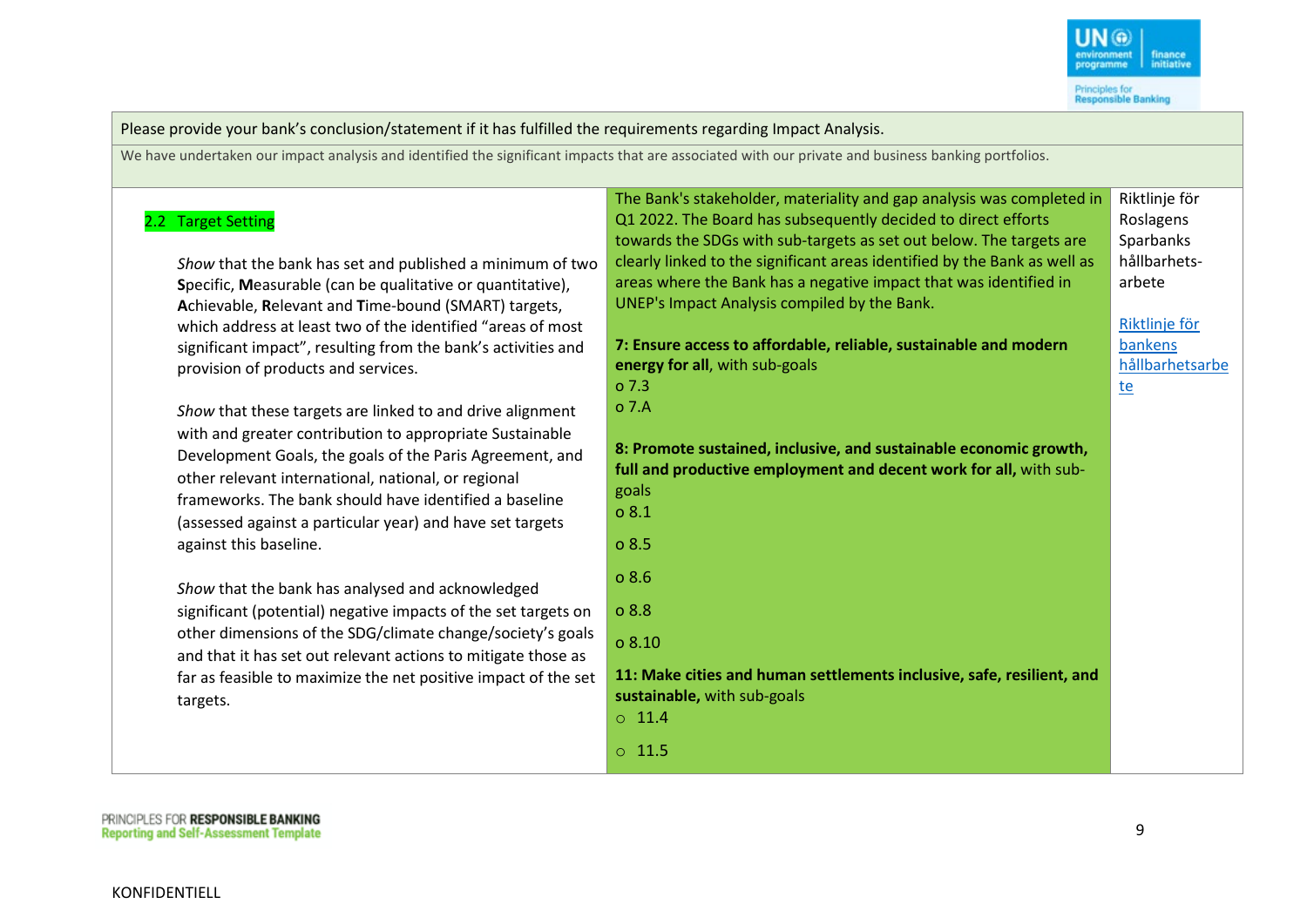

| 12: Ensure sustainable consumption and production patterns, with<br>sub-goals<br>$\circ$ 12.2                                                                                                                    |  |
|------------------------------------------------------------------------------------------------------------------------------------------------------------------------------------------------------------------|--|
| o 12.5                                                                                                                                                                                                           |  |
| o 12.6                                                                                                                                                                                                           |  |
| o 12.8                                                                                                                                                                                                           |  |
| 13: Take urgent action to combat climate change and its impacts,<br>with sub-goals                                                                                                                               |  |
| $0$ 13.1                                                                                                                                                                                                         |  |
| o 13.3                                                                                                                                                                                                           |  |
| Through our four foundations, in addition to the goals above, we will<br>focus on:<br>4: Ensure inclusive and equitable quality education and promote<br>lifelong learning opportunities for all, with sub-goals |  |
| 04.4                                                                                                                                                                                                             |  |
| 10. Reduce inequality within and among countries, with sub-goals                                                                                                                                                 |  |
| 10.2<br>$\circ$<br>10.3<br>$\circ$<br>10.7<br>$\circ$                                                                                                                                                            |  |
| 14. Conserve and sustainably use the oceans, seas, and marine<br>resources for sustainable development, with sub-goals                                                                                           |  |
| 14.1<br>$\circ$<br>14.2<br>$\circ$<br>14.5<br>$\circ$<br>14A.<br>$\circ$                                                                                                                                         |  |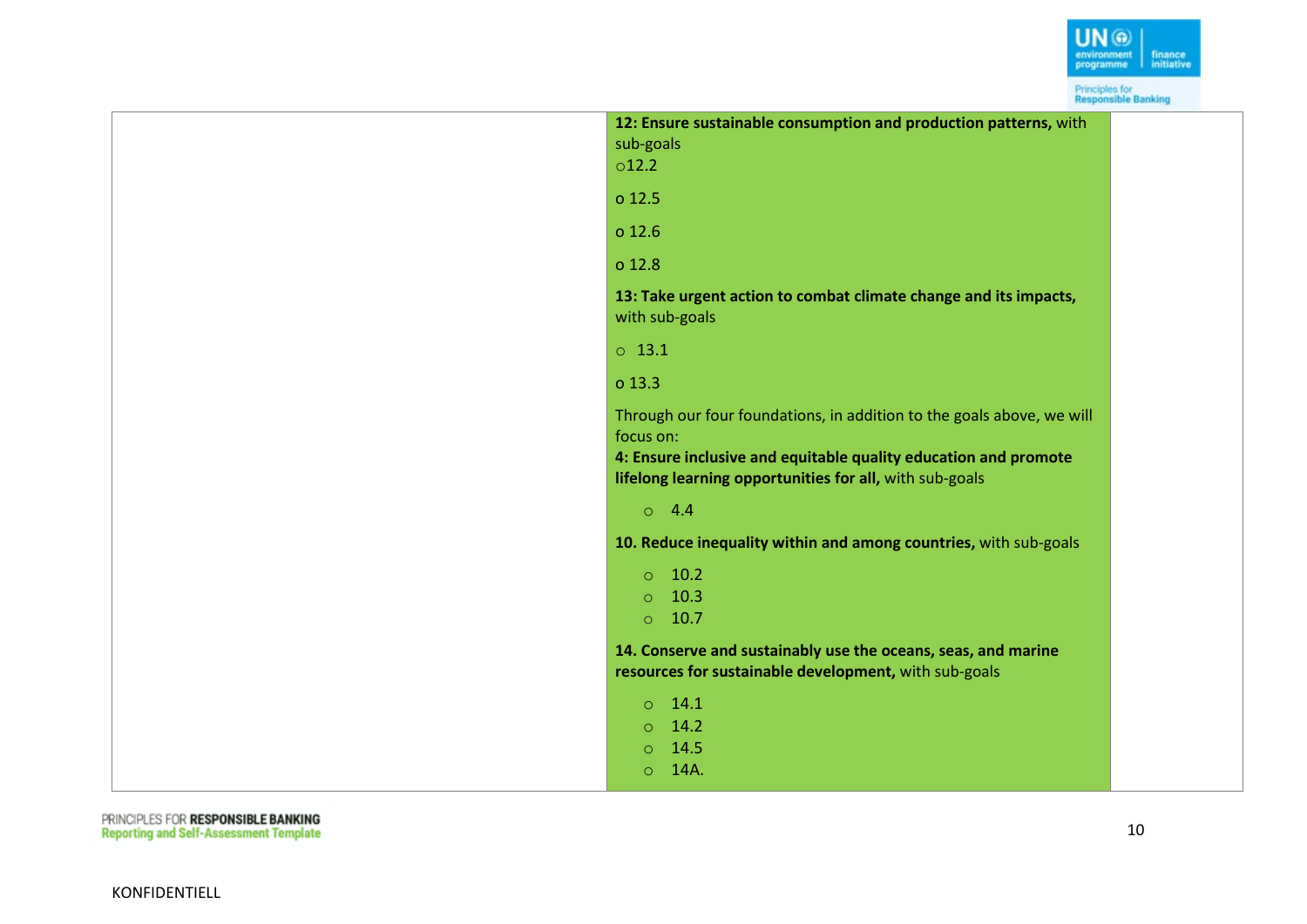With the materiality analysis, impact analysis and SDGs above as a starting point, the bank is in the initial phase of formulating several goals to work with until 2025. At present, the bank measures all three scopes according to the GHG protocol but only focused on the bank's activities (see page 28, Sustainability report 2021). From 2023, our ambition is to primarily measure our impact from our financing. We have chosen to publish two goals, which are still under development:

#### **Overall targets 2025**

Increase the percentage of total fund wealth of our clients which is related to sustainability related funds.

Our green financing in the corporate business.

Please provide your bank's conclusion/statement if it has fulfilled the requirements regarding Target Setting.

We will continue to work on our goals and KPIs in 2022 to work towards the global goals and the essential areas we have identified. We will publish our target and goal fulfilment in the Sustainability report for 2022.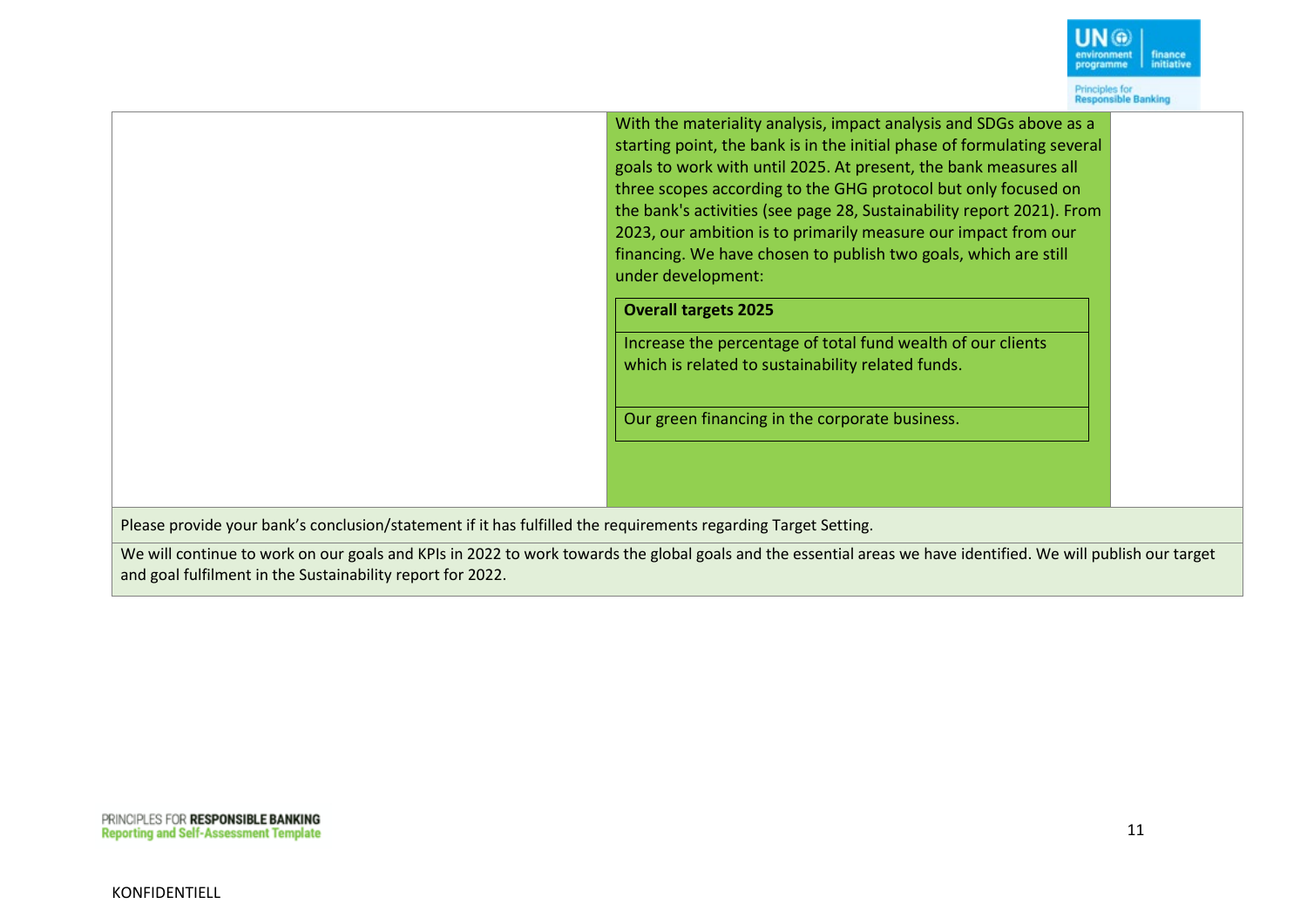#### 2.3 Plans for Target Implementation and Monitoring

*Show* that your bank has defined actions and milestones to meet the set targets.

*Show* that your bank has put in place the means to measure and monitor progress against the set targets. Definitions of key performance indicators, any changes in these definitions, and any rebasing of baselines should be transparent.

Setting a plan for integrating sustainability into the business is part of the bank's management by objectives for 2022, which is established and followed up by the bank management and reported to the board. The bank's stakeholder, materiality and gap analysis were completed during Q1 2022 and work has now begun to hand over each areas of responsibility to each manager in order to integrate sustainability work into the business. Objectives, goal achievement, activities and KPIs will be communicated in the Sustainability report for 2022 and in the reporting for responsible banking in 2023.

Please provide your bank's conclusion/statement if it has fulfilled the requirements regarding Plans for Target Implementation and Monitoring.

Goals and target fulfilment, activities and KPIs will be communicated in the Sustainability report for 2022. There we will also link the goals to our selected SDGs.

| 2.4 Progress on Implementing Targets                                                                                                        | We have identified our positive and negative impact, essential areas<br>to work towards, prioritised these and linked them to SDGs.<br>Objectives, goal achievement, activities and KPIs will be |  |
|---------------------------------------------------------------------------------------------------------------------------------------------|--------------------------------------------------------------------------------------------------------------------------------------------------------------------------------------------------|--|
| For each target separately:                                                                                                                 | communicated in the Sustainability report for 2022 and in the<br>reporting for responsible banking in 2023.                                                                                      |  |
| Show that your bank has implemented the actions it had<br>previously defined to meet the set target.                                        |                                                                                                                                                                                                  |  |
| Or explain why actions could not be implemented / needed<br>to be changed and how your bank is adapting its plan to<br>meet its set target. |                                                                                                                                                                                                  |  |
| Report on your bank's progress over the last 12 months (up                                                                                  |                                                                                                                                                                                                  |  |
| to 18 months in your first reporting after becoming a                                                                                       |                                                                                                                                                                                                  |  |
| signatory) towards achieving each of the set targets and the                                                                                |                                                                                                                                                                                                  |  |
| impact your progress resulted in. (Where feasible and                                                                                       |                                                                                                                                                                                                  |  |
| appropriate, banks should include quantitative disclosures)                                                                                 |                                                                                                                                                                                                  |  |

PRINCIPLES FOR RESPONSIBLE BANKING **Reporting and Self-Assessment Template**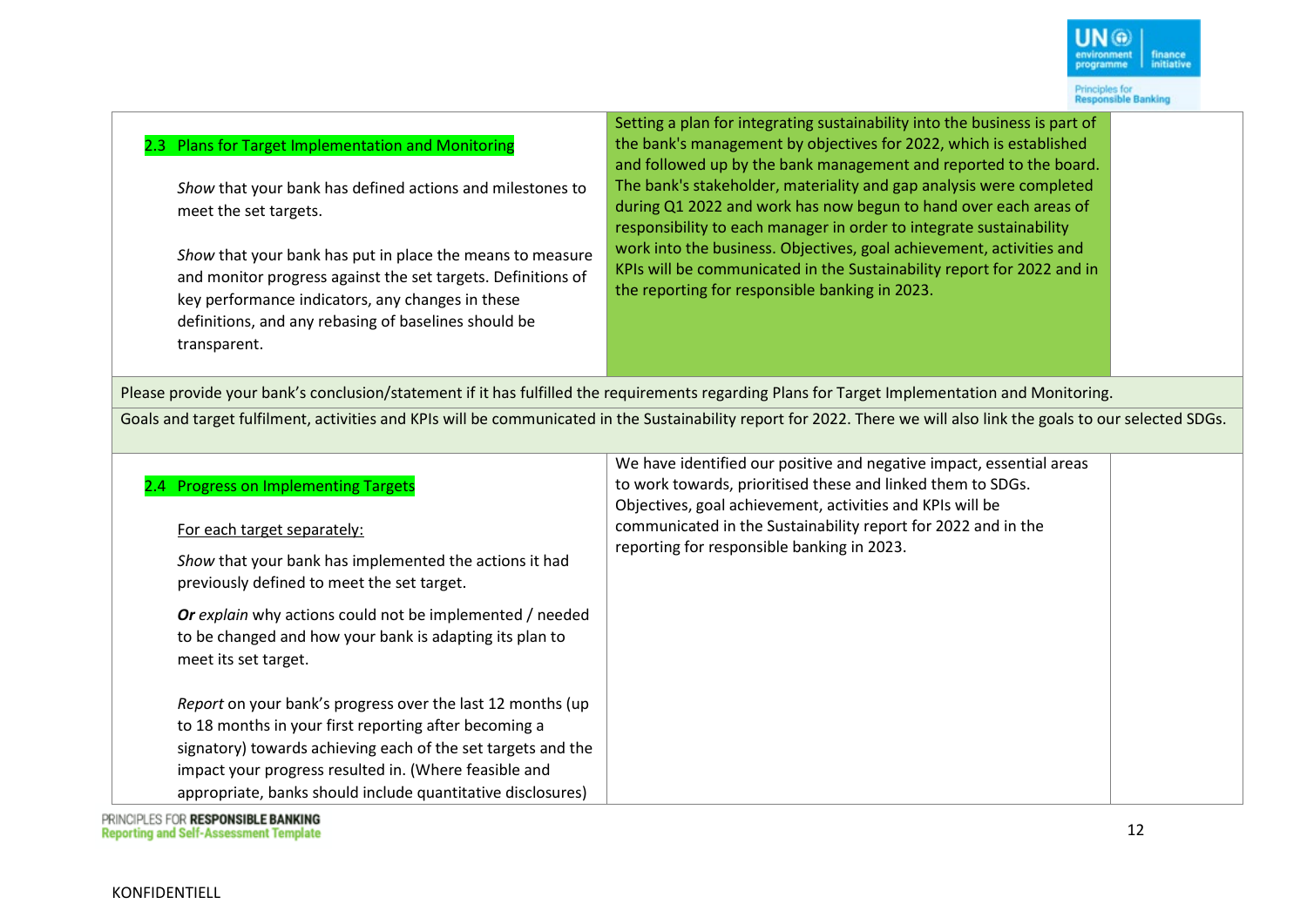

Please provide your bank's conclusion/statement if it has fulfilled the requirements regarding Progress on Implementing Targets Work has begun to integrate the sustainability area throughout the bank. Goals, goal achievement, activities and KPIs will be communicated in the Sustainability report for 2022. There we will also link the goals to our selected SDGs. **Principle 3: Clients and Customers We will work responsibly with our clients and our customers to encourage sustainable practices and enable economic activities that create shared prosperity for current and future generations.** Roslagens Sparbank's policies and guidelines are established by the [Sustainable](https://www.roslagenssparbank.se/hallbarhetsamhallsnytta/regelverk-om-hallbarhet/sustainable-finance-disclosure-regulation.html)  Board of Directors and instructions are established by the CEO and **Finance** [Disclosure](https://www.roslagenssparbank.se/hallbarhetsamhallsnytta/regelverk-om-hallbarhet/sustainable-finance-disclosure-regulation.html)  revised annually. [regulation](https://www.roslagenssparbank.se/hallbarhetsamhallsnytta/regelverk-om-hallbarhet/sustainable-finance-disclosure-regulation.html)**Sustainable finance disclosure regulation** The regulation entered into force in the EU on 10 March 2021. The 3.1 *Provide an overview* of the policies and practices your bank has in place and/or is planning to put in place to promote regulation means that Roslagens Sparbank in the role of financial responsible relationships with its customers. This should advisor will have a responsibility to inform the customer about the include high-level information on any programmes and integration of sustainability risks into the processes for the actions implemented (and/or planned), their scale and, financial products that are distributed. With this as a starting where possible, the results thereof. point, the bank has made the decision to consider the main negative consequences regarding sustainability in its advice. This means the consequences of the client's investment decisions that have a significant negative impact on sustainability factors relating to environmental, social and employee issues, respect for human rights and the fight against corruption and bribery. PRINCIPLES FOR RESPONSIBLE BANKING 13 **Reporting and Self-Assessment Template**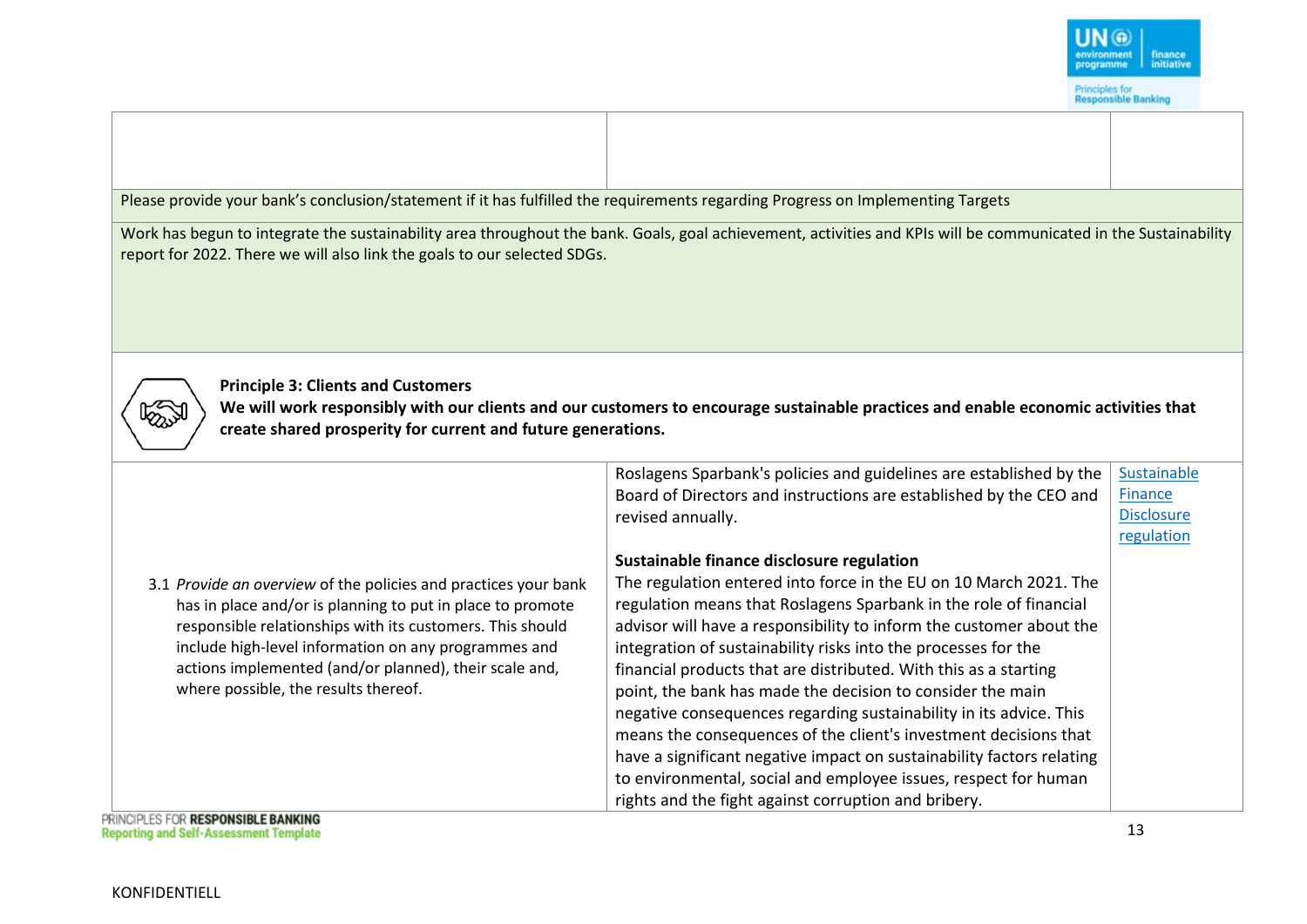|                                                                                                                                                                                                                                                                                                                                                                                                                                                                                                                                                                                                                                                                                                                                                                                                                                                                                          | Principles for<br>Responsible Banking |
|------------------------------------------------------------------------------------------------------------------------------------------------------------------------------------------------------------------------------------------------------------------------------------------------------------------------------------------------------------------------------------------------------------------------------------------------------------------------------------------------------------------------------------------------------------------------------------------------------------------------------------------------------------------------------------------------------------------------------------------------------------------------------------------------------------------------------------------------------------------------------------------|---------------------------------------|
| <b>Guideline sustainability risks</b>                                                                                                                                                                                                                                                                                                                                                                                                                                                                                                                                                                                                                                                                                                                                                                                                                                                    | Riktlinje<br>Hållbarhets-             |
| The Bank takes a clear responsibility in considering and managing<br>environmental, social or governance events or circumstances that                                                                                                                                                                                                                                                                                                                                                                                                                                                                                                                                                                                                                                                                                                                                                    | risker                                |
| may have a material adverse impact on the value of the client's                                                                                                                                                                                                                                                                                                                                                                                                                                                                                                                                                                                                                                                                                                                                                                                                                          |                                       |
| investments.                                                                                                                                                                                                                                                                                                                                                                                                                                                                                                                                                                                                                                                                                                                                                                                                                                                                             |                                       |
| Sustainability risk integration into investment advice takes place<br>through a selection process. The process means that the fund and<br>the fund company are examined based on various criteria,<br>including the sustainability risk perspective. The assessment from<br>the sustainability risk perspective may consist of different factors<br>such as how fund management companies integrate sustainability<br>risk into their investment decisions or how the investment strategy<br>to the fund affects the sustainability risk to which the fund is<br>exposed. The Fund shall also be regularly monitored to ensure that<br>it complies with the requirements.<br>The bank has cooperation with Swedbank Försäkring AB regarding<br>the distribution of insurance products. For investments within the<br>insurance shell, there is a selection process that ensures that the |                                       |
| insurance product is assessed on the basis of a number of criteria,                                                                                                                                                                                                                                                                                                                                                                                                                                                                                                                                                                                                                                                                                                                                                                                                                      |                                       |
| including the sustainability risk perspective. The assessment of                                                                                                                                                                                                                                                                                                                                                                                                                                                                                                                                                                                                                                                                                                                                                                                                                         |                                       |
| sustainability risks can consist of various factors, such as how<br>sustainability risks are integrated into investment decisions and                                                                                                                                                                                                                                                                                                                                                                                                                                                                                                                                                                                                                                                                                                                                                    |                                       |
| how the investment strategy of the insurance product affects the                                                                                                                                                                                                                                                                                                                                                                                                                                                                                                                                                                                                                                                                                                                                                                                                                         |                                       |
| sustainability risks that the product exposed to.                                                                                                                                                                                                                                                                                                                                                                                                                                                                                                                                                                                                                                                                                                                                                                                                                                        |                                       |
| <b>Guideline sustainability</b><br>The purpose of this guideline is to describe how Roslagens                                                                                                                                                                                                                                                                                                                                                                                                                                                                                                                                                                                                                                                                                                                                                                                            | Riktlinje för<br>bankens              |
| Sparbank, in collaboration with its four foundations, intends to                                                                                                                                                                                                                                                                                                                                                                                                                                                                                                                                                                                                                                                                                                                                                                                                                         | hållbarhetsarbe                       |
| work for sustainable development and take its social responsibility.                                                                                                                                                                                                                                                                                                                                                                                                                                                                                                                                                                                                                                                                                                                                                                                                                     | <u>te</u>                             |
| Sustainability work here is both about living up to legal<br><b>UNIVERSITY BEARANAIRE E BANKING</b>                                                                                                                                                                                                                                                                                                                                                                                                                                                                                                                                                                                                                                                                                                                                                                                      |                                       |

 $\begin{array}{|c|c|}\hline \textbf{UN @} \\ \hline \textbf{environment} & \textbf{finance} \\ \textbf{programme} & \textbf{inititative} \\ \hline \end{array}$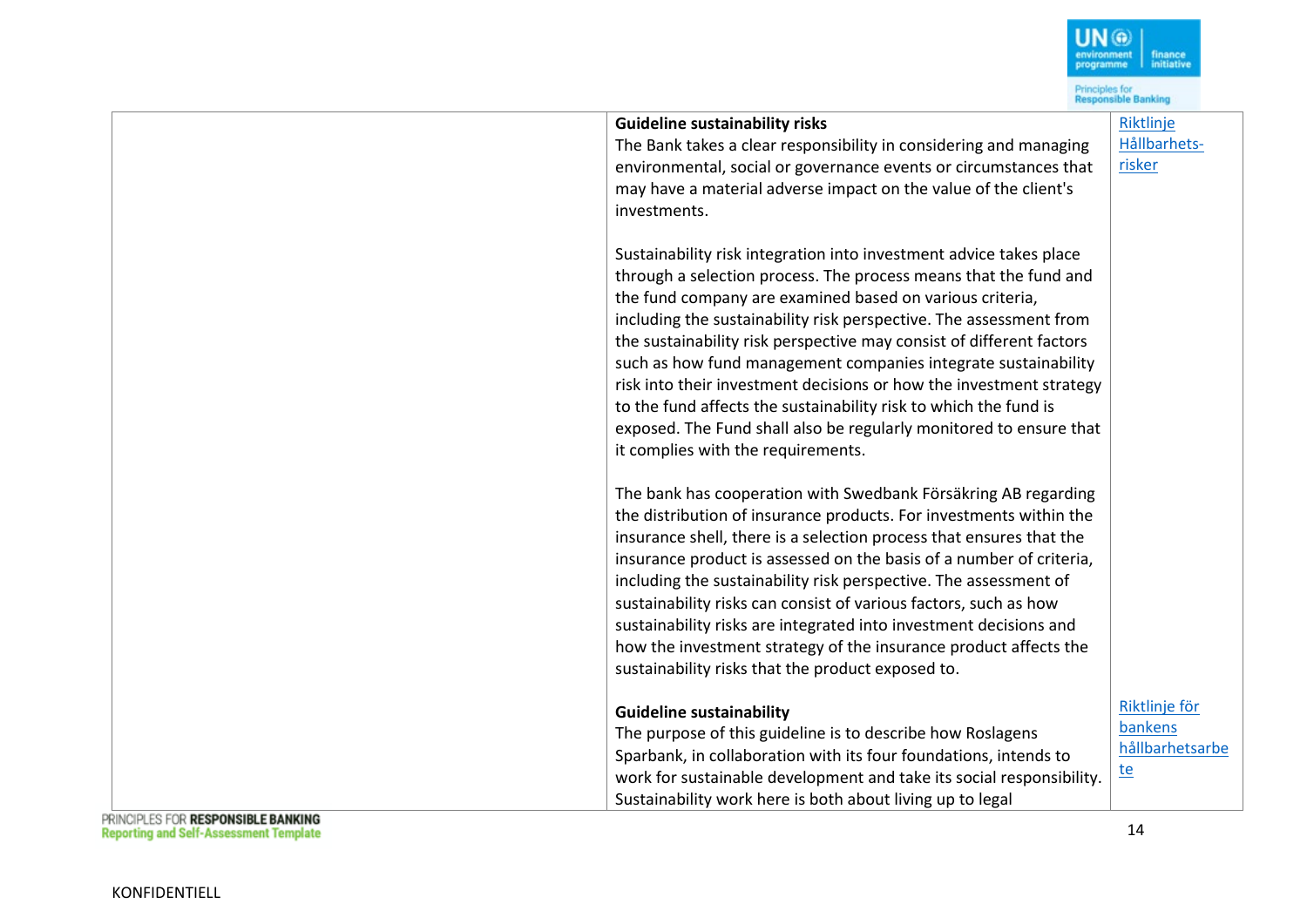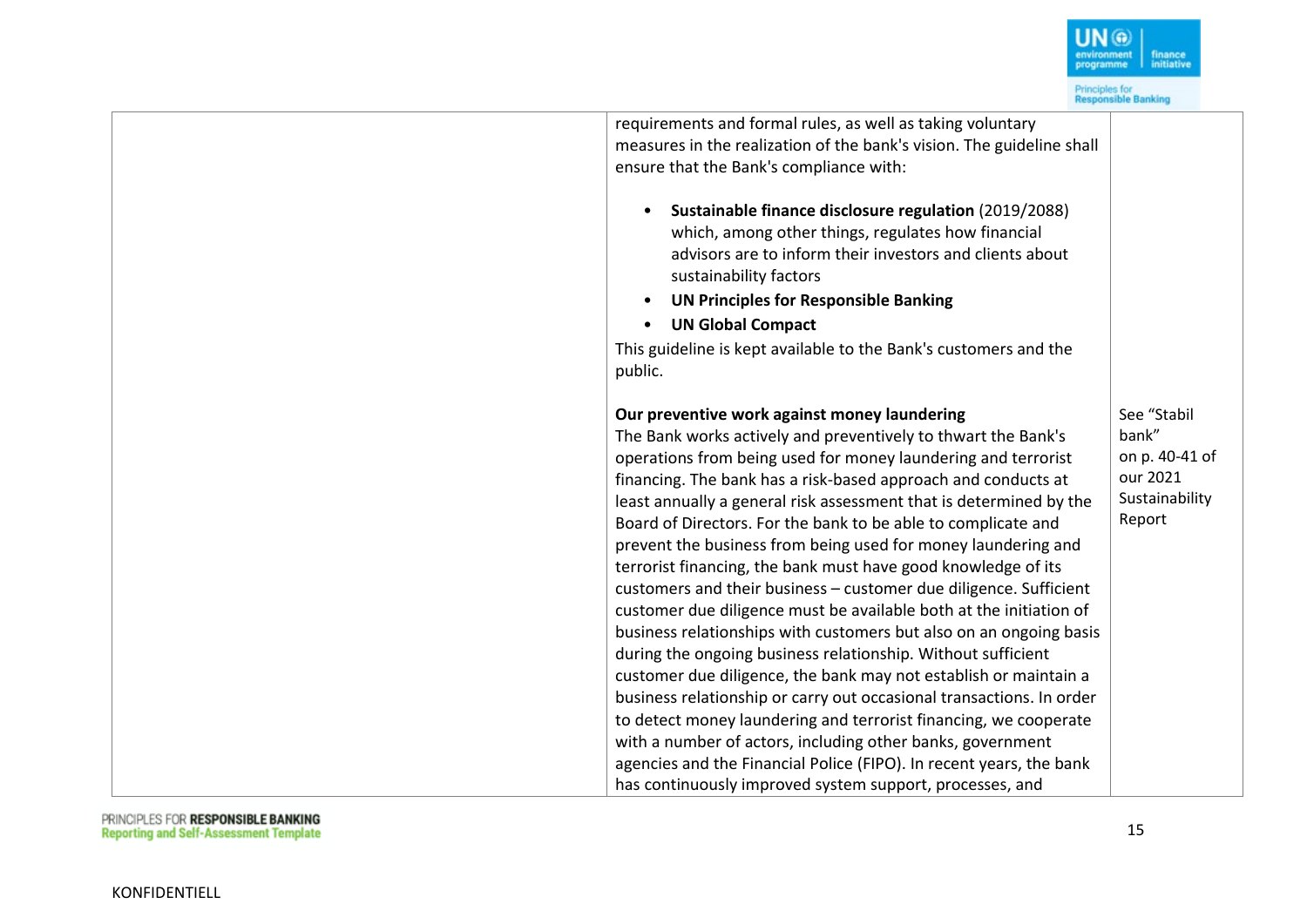

 $IN$  $\omega$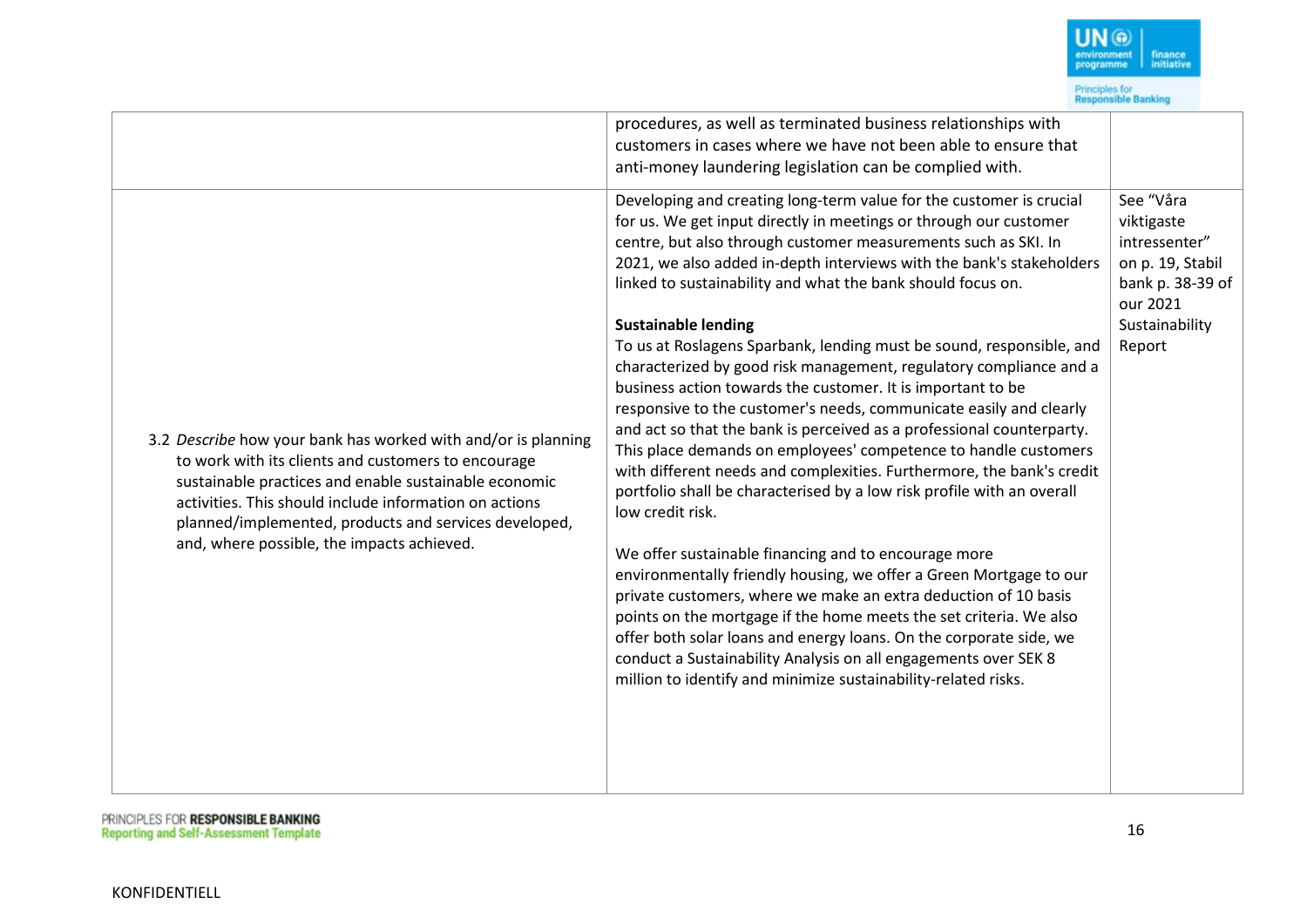

| <b>Sustainable investments</b><br>To customers of Roslagens Sparbank, we offer a wide range of<br>sustainable funds through Swedbank Robur. Their climate strategy is<br>based on three parts: |  |
|------------------------------------------------------------------------------------------------------------------------------------------------------------------------------------------------|--|
| Include - by investing in companies that actively work for sustainable<br>solutions                                                                                                            |  |
| Exclude - companies with unsustainable businesses, as companies in<br>the coal and oil industries                                                                                              |  |
| Engage - for a more sustainable business                                                                                                                                                       |  |

17

KONFIDENTIELL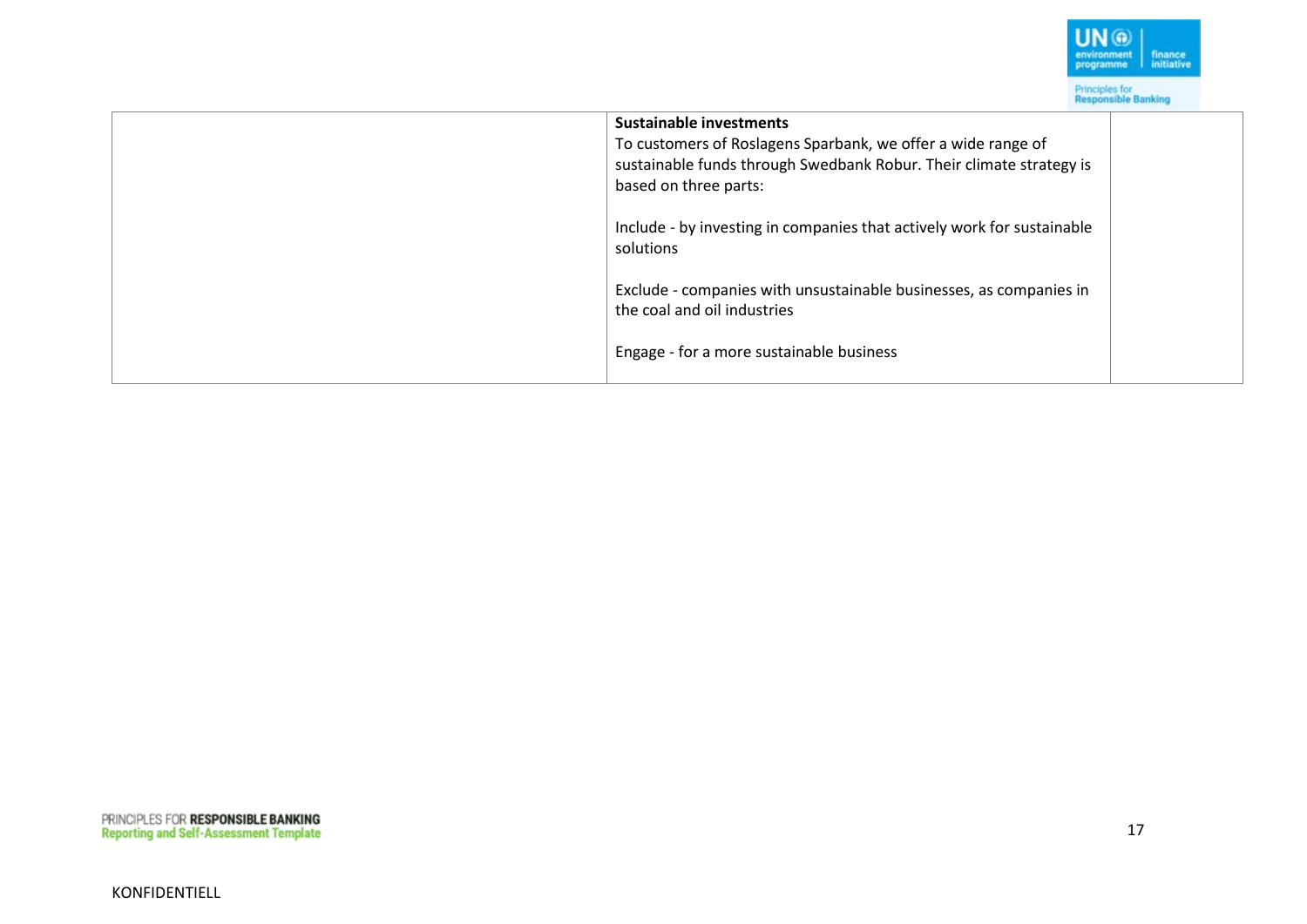



**Principle 4: Stakeholders We will proactively and responsibly consult, engage, and partner with relevant stakeholders to achieve society's goals.**

|                                                                                                                                                                                                                                                                                                                                                                                           | The bank's sustainability work and development<br>are based on our governance, objectives, external<br>events and customer needs. We take in important<br>input from our stakeholders according to below<br>but also from other important groups in society.<br>The bank conducted a stakeholder analysis in the<br>autumn of 2021 in which all groups below were<br>represented. The stakeholder analysis has formed<br>the basis for the bank's materiality and gap<br>analysis. |                                                                                               |
|-------------------------------------------------------------------------------------------------------------------------------------------------------------------------------------------------------------------------------------------------------------------------------------------------------------------------------------------------------------------------------------------|------------------------------------------------------------------------------------------------------------------------------------------------------------------------------------------------------------------------------------------------------------------------------------------------------------------------------------------------------------------------------------------------------------------------------------------------------------------------------------|-----------------------------------------------------------------------------------------------|
| 4.1 Describe which stakeholders (or groups/types of<br>stakeholders) your bank has consulted, engaged,<br>collaborated or partnered with for the purpose of<br>implementing these Principles and improving your bank's<br>impacts. This should include a high-level overview of how<br>your bank has identified relevant stakeholders and what<br>issues were addressed/results achieved. | <b>Customers</b> - Developing and creating long-term<br>value for the customer is crucial for us. We get<br>input directly in meetings or via our customer<br>centre, but also via customer measurements such<br>as SKI. 2021 We also added in-depth interviews<br>with customers linked to sustainability and what<br>the bank should focus on.                                                                                                                                   | See "Våra viktigaste<br>intressenter"<br>on p. 19 of our 2021<br><b>Sustainability Report</b> |
|                                                                                                                                                                                                                                                                                                                                                                                           | <b>Employees</b> - Creating an attractive and sustainable<br>workplace with committed employees who feel<br>good and want to contribute together to the<br>bank's goals is crucial for us. We capture their<br>input via ongoing employee surveys, performance<br>appraisals and work environment surveys. We also<br>conducted a broad survey in 2021 and several in-<br>depth interviews to capture employees' views on<br>what we should focus on going forward.                |                                                                                               |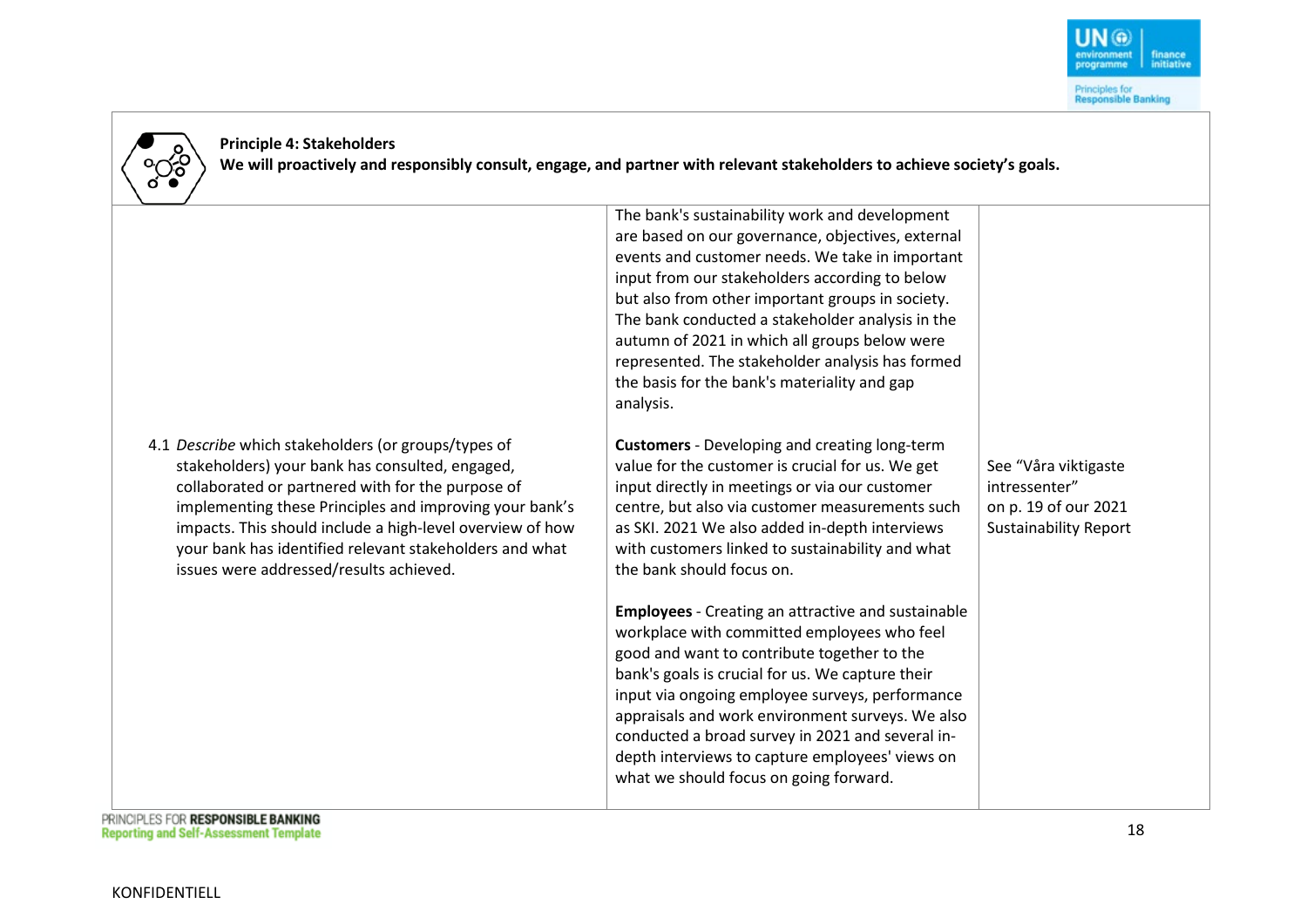

| Suppliers and partners - We work with our                                                            |  |
|------------------------------------------------------------------------------------------------------|--|
| suppliers to refine and improve what we buy in the                                                   |  |
| form of products or services to the bank. The                                                        |  |
| suppliers have a major impact on our footprint and                                                   |  |
| therefore it is important for us to have selection                                                   |  |
| and follow-up. Our largest supplier and partner is                                                   |  |
| Swedbank. We also actively cooperate with the                                                        |  |
| National Association of Savings Banks and have a                                                     |  |
| continuous and good dialogue with the two. We                                                        |  |
| are very positive about their high ambitions in                                                      |  |
| sustainability.                                                                                      |  |
|                                                                                                      |  |
| The municipality, our local community, and                                                           |  |
| associations - Getting ongoing input from the                                                        |  |
| municipality we operate in is important as we                                                        |  |
| want to contribute to an attractive and open                                                         |  |
| Roslagen in growth. By actively participating in<br>various forums, projects, and collaborations, we |  |
| continuously consider their input.                                                                   |  |
|                                                                                                      |  |
| Our four foundations - A large part of our                                                           |  |
| community involvement is done through our four                                                       |  |
| foundations. Their input on needs and what they                                                      |  |
| see in different areas such as the school, the                                                       |  |
| municipality's business climate, environmental                                                       |  |
| issues locally, issues around a vibrant countryside                                                  |  |
| and so on is an important piece of the puzzle to                                                     |  |
| know how to focus forward. A given part of our                                                       |  |
| ongoing stakeholder dialogue.                                                                        |  |
| The principals and the board - A savings bank has                                                    |  |
| no individual owners but operates in and for its                                                     |  |
| area. The highest decision-making body is                                                            |  |
|                                                                                                      |  |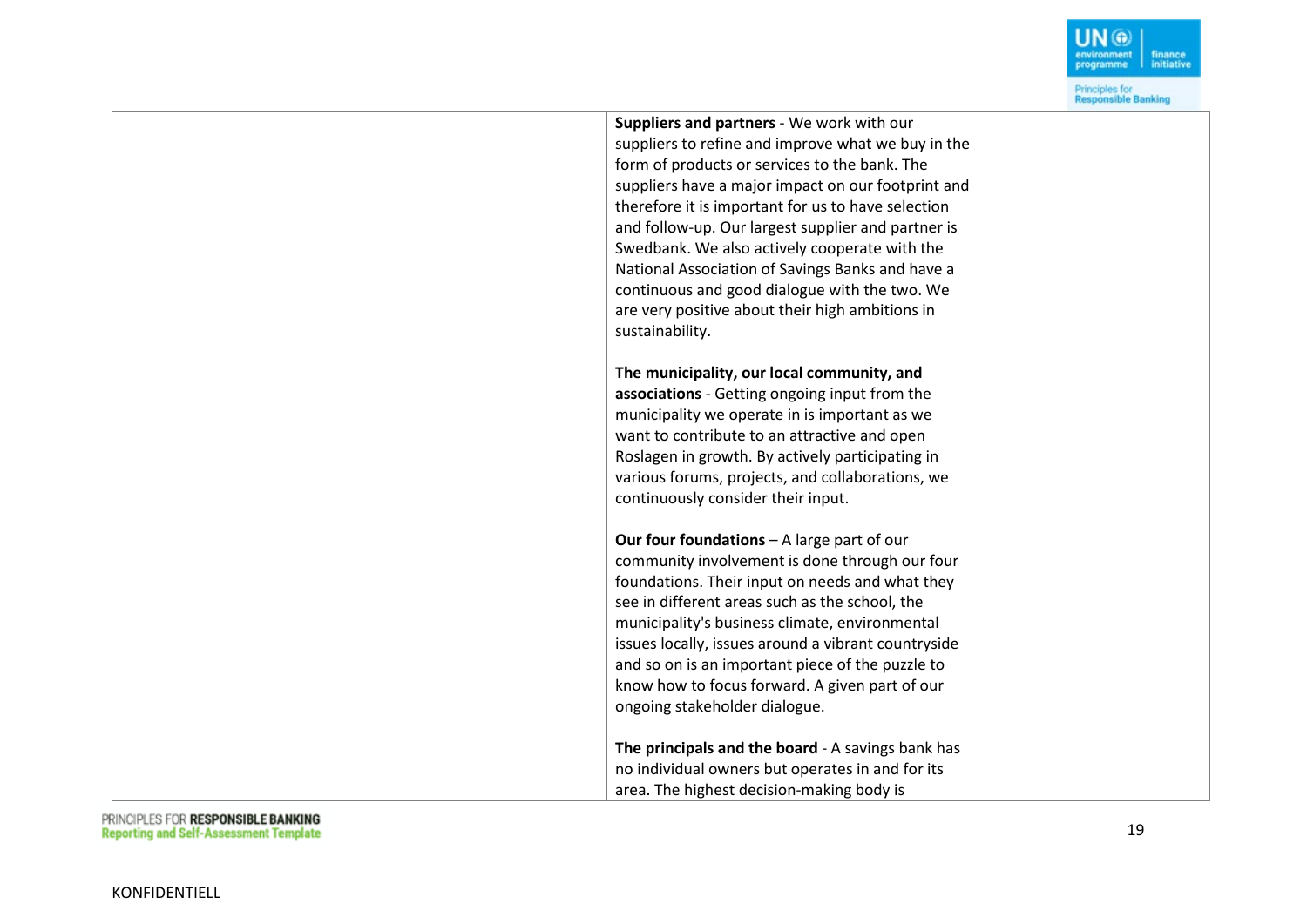

|                                                                                                                                                                                                                                                          | therefore the principals. Half of the principals are<br>appointed by Norrtälje Municipality's Municipal<br>Council. They then appoint the remainder to<br>obtain a representative cross-section of the<br>Savings Bank's customers and residents of the<br>municipality. It is the principals who appoint the<br>savings bank's board. Input and dialogue are<br>conducted ongoing and in-depth interviews were<br>conducted in the stakeholder dialogue also with<br>representatives from these groups. |                              |  |  |
|----------------------------------------------------------------------------------------------------------------------------------------------------------------------------------------------------------------------------------------------------------|----------------------------------------------------------------------------------------------------------------------------------------------------------------------------------------------------------------------------------------------------------------------------------------------------------------------------------------------------------------------------------------------------------------------------------------------------------------------------------------------------------|------------------------------|--|--|
| <b>Principle 5: Governance &amp; Culture</b><br>We will implement our commitment to these Principles through effective governance and a culture of responsible banking                                                                                   |                                                                                                                                                                                                                                                                                                                                                                                                                                                                                                          |                              |  |  |
|                                                                                                                                                                                                                                                          | For Roslagens Sparbank, the Board of Directors is                                                                                                                                                                                                                                                                                                                                                                                                                                                        | See "Hållbarhetsstyrning" p. |  |  |
|                                                                                                                                                                                                                                                          | ultimately responsible for the bank's sustainability                                                                                                                                                                                                                                                                                                                                                                                                                                                     | 21 of our                    |  |  |
|                                                                                                                                                                                                                                                          | work. In its rules of procedure, the Business and                                                                                                                                                                                                                                                                                                                                                                                                                                                        | Sustainability Report 2021   |  |  |
|                                                                                                                                                                                                                                                          | Markets Committee has the task of preparing                                                                                                                                                                                                                                                                                                                                                                                                                                                              |                              |  |  |
|                                                                                                                                                                                                                                                          | sustainability issues in depth and reporting to the<br>Board.                                                                                                                                                                                                                                                                                                                                                                                                                                            |                              |  |  |
| Describe the relevant governance structures, policies and<br>procedures your bank has in place/is planning to put in place to<br>manage significant positive and negative (potential) impacts and<br>support effective implementation of the Principles. | The Board of Directors is responsible for annually<br>establishing the Bank's sustainability guideline<br>and, if necessary, updating/revising the ambition<br>and/or prioritisation of sustainability work. They<br>shall cooperate with Roslagens Sparbank's<br>foundations for the greatest possible coherence in<br>sustainability Work. They delegate the<br>implementation of the bank's sustainability work<br>to the CEO.                                                                        |                              |  |  |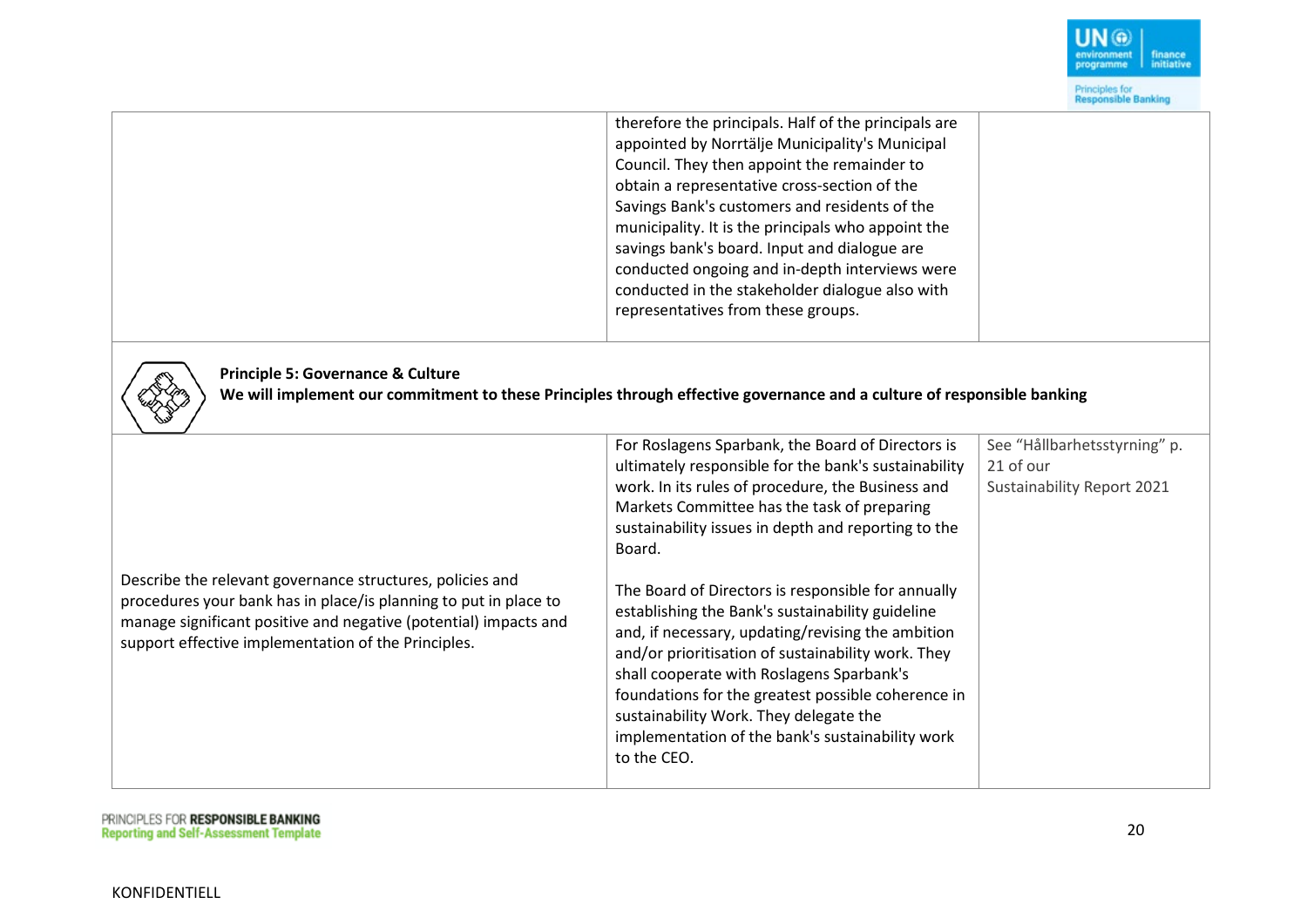

| The CEO is responsible for establishing               |  |
|-------------------------------------------------------|--|
| instructions. Furthermore, the CEO is responsible     |  |
| for producing the Sustainability report and           |  |
| reporting a follow-up including the sustainability    |  |
| work.                                                 |  |
|                                                       |  |
| The bank management makes strategic and               |  |
| operational decisions based on the ambitions and      |  |
| guidelines that are set. In 2022, the integration of  |  |
| this year's developed strategy and gap analysis for   |  |
| sustainability will be integrated into each function  |  |
| and managed in the same way as the bank's goals       |  |
| and follow-up process looks in general. All           |  |
| employees in the bank must work according to and      |  |
| work for the guidelines that are established. In      |  |
| 2022, further steps will be taken to set goals linked |  |
| to the bank's ambitions and the chosen global         |  |
| goals that will be our focus. A Roadmap is            |  |
| designed to close the gaps that exist between the     |  |
| current situation and our ambition, and each          |  |
| leader will be responsible for the parts that         |  |
| concern their area.                                   |  |
|                                                       |  |
| Head of Sustainability, Marketing and                 |  |
| Communication reports to the CEO and is               |  |
| responsible for developing and facilitating           |  |
| processes for setting goals, follow-up and            |  |
| integrating sustainability into the business. The     |  |
| responsibility also includes being up to date with    |  |
| current legislation and ensuring that we have         |  |
| updated policies, guidelines, and instructions in     |  |
| the area of sustainability. During the year, a        |  |
| sustainability coordinator also strengthened the      |  |
|                                                       |  |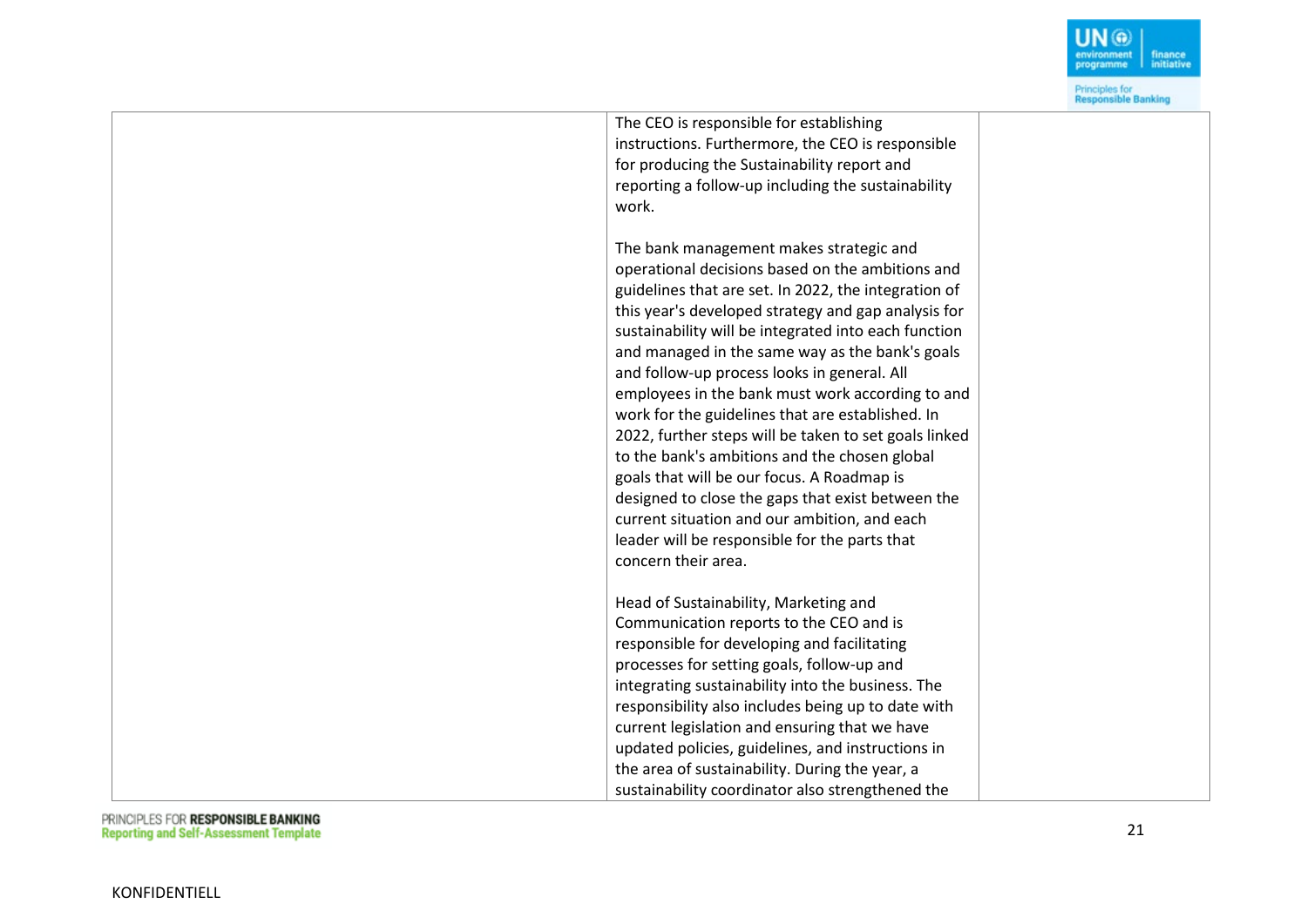

|                                                                                                                                                                                                                                                                                                                                                              | team with the goal of continuing to further<br>develop and educate the bank in sustainability.                                                                                                                                                                                                                                                                                                                                                                                                                                                                                                                                                                                                                                                                                                                                                                                                                                                                                                                                                                                           |                                                        |
|--------------------------------------------------------------------------------------------------------------------------------------------------------------------------------------------------------------------------------------------------------------------------------------------------------------------------------------------------------------|------------------------------------------------------------------------------------------------------------------------------------------------------------------------------------------------------------------------------------------------------------------------------------------------------------------------------------------------------------------------------------------------------------------------------------------------------------------------------------------------------------------------------------------------------------------------------------------------------------------------------------------------------------------------------------------------------------------------------------------------------------------------------------------------------------------------------------------------------------------------------------------------------------------------------------------------------------------------------------------------------------------------------------------------------------------------------------------|--------------------------------------------------------|
|                                                                                                                                                                                                                                                                                                                                                              | The work against money laundering and terrorist<br>financing exists in addition to the Board of<br>Directors and CEO a specially appointed officers as<br>well as several additional means of control.                                                                                                                                                                                                                                                                                                                                                                                                                                                                                                                                                                                                                                                                                                                                                                                                                                                                                   |                                                        |
| 5.1 Describe the initiatives and measures your bank has<br>implemented or is planning to implement to foster a culture<br>of responsible banking among its employees. This should<br>include a high-level overview of capacity building, inclusion<br>in remuneration structures and performance management<br>and leadership communication, amongst others. | Sustainability is a mandatory part of the bank's<br>training plan for employees. The training plan is<br>decided by the bank management. The training<br>will be carried out annually and for new employees<br>there is an additional in-depth training in the field<br>of sustainability. All of the bank's employees are<br>also continuously trained in AML and Ethics.<br>The Bank's remuneration policy and sustainability<br>risks The Bank's remuneration policy is based, inter<br>alia, on Regulation (EU) 2019/2088 of the<br>European Parliament and of the Council of 27<br>November 2019 on sustainability-related<br>disclosures in the financial services sector.<br>The policy defines Sustainability Risk as: An<br>environmental, social, or governance-related<br>event or circumstance that, if it were to occur,<br>would have an actual or potential significant<br>adverse impact on the value of the investment.<br>The Bank's remuneration system shall be<br>consistent with the Bank's sustainability risk<br>guideline. This means that compensation may not | Regelverk om hållbarhet  <br><b>Roslagens Sparbank</b> |
|                                                                                                                                                                                                                                                                                                                                                              | be based on or affected by exposure to                                                                                                                                                                                                                                                                                                                                                                                                                                                                                                                                                                                                                                                                                                                                                                                                                                                                                                                                                                                                                                                   |                                                        |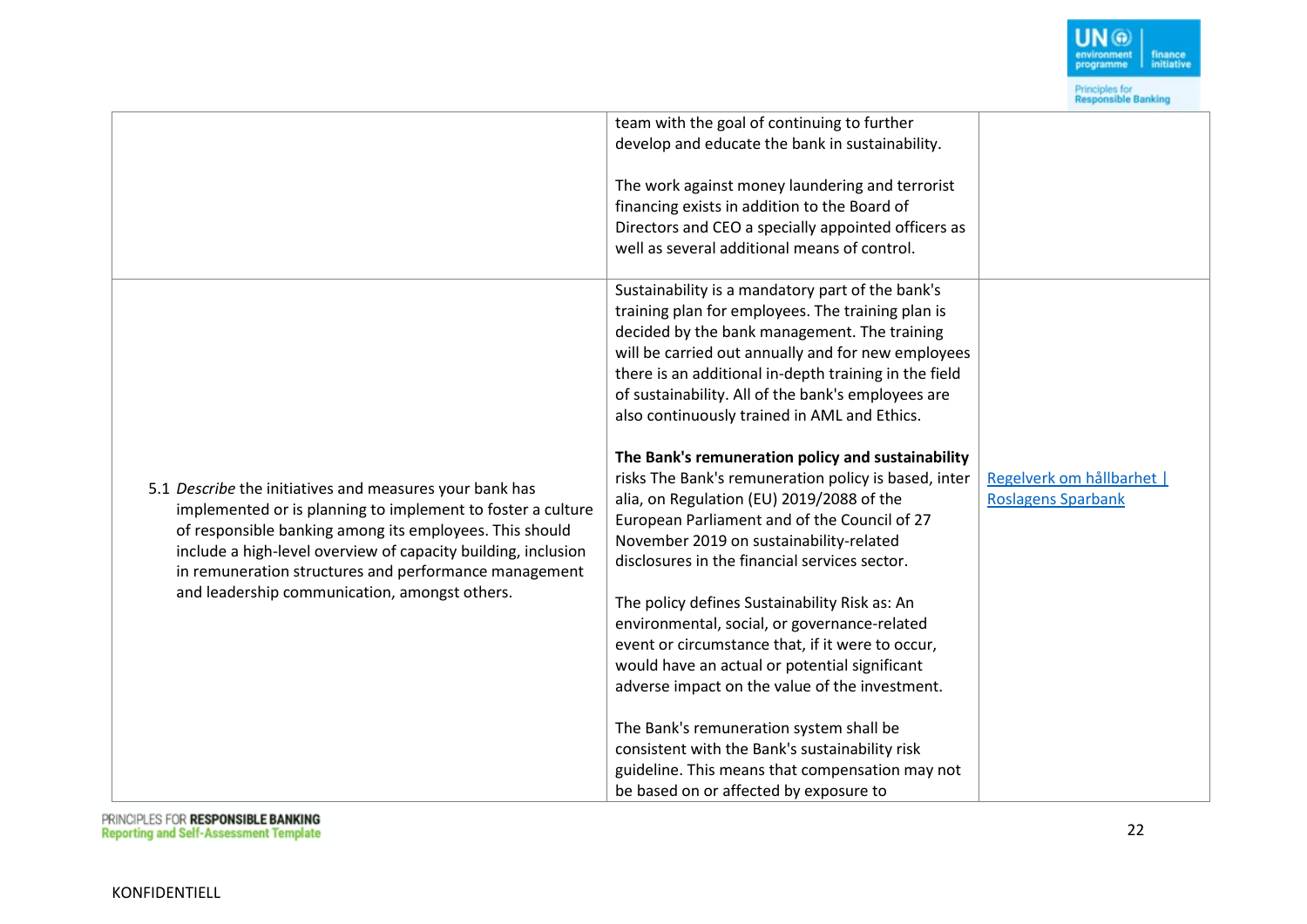

|                                                                                                                                                                                                                                                                                                                                                                       | sustainability risk. Any variable remuneration shall<br>therefore be unrelated to the assumption of<br>sustainability risk. Thus, the employee should not<br>be able to influence his remuneration by taking<br>more or less sustainability risk in connection with<br>investment or insurance advice.                                                                                                                                                                                                                                                                                                                                                                                                                                                                                                                |  |
|-----------------------------------------------------------------------------------------------------------------------------------------------------------------------------------------------------------------------------------------------------------------------------------------------------------------------------------------------------------------------|-----------------------------------------------------------------------------------------------------------------------------------------------------------------------------------------------------------------------------------------------------------------------------------------------------------------------------------------------------------------------------------------------------------------------------------------------------------------------------------------------------------------------------------------------------------------------------------------------------------------------------------------------------------------------------------------------------------------------------------------------------------------------------------------------------------------------|--|
| 5.2 Governance Structure for Implementation of the Principles<br>Show that your bank has a governance structure in place for<br>the implementation of the PRB, including:<br>a) target-setting and actions to achieve targets set<br>b) remedial action in the event of targets or milestones not<br>being achieved or unexpected negative impacts being<br>detected. | Our strategy for responsible and sustainable<br>banking is led by our Board of Directors, which<br>decides on policies and guidelines. It is the Board<br>of Directors that has decided that the Bank shall<br>work in accordance with the principles of<br>responsible banking and the Board continuously<br>monitors the work on the Bank's sustainability<br>work, especially in the Board's Business and<br>Market Committee. In the bank's management by<br>objectives, integrating sustainability into the<br>organization is one of the focus areas for 2022 and<br>sustainability work is also part of the bank's<br>business plan decided by the board.<br>The bank's control functions - internal audit, risk<br>control and compliance - include controls of<br>sustainability work in their annual plans. |  |
| Please provide your bank's conclusion/ statement if it has fulfilled the requirements regarding Governance Structure for Implementation of the Principles.                                                                                                                                                                                                            |                                                                                                                                                                                                                                                                                                                                                                                                                                                                                                                                                                                                                                                                                                                                                                                                                       |  |
| With a long history of working with sustainability, we are well placed to meet the requirement to implement the principles. The bank has a good                                                                                                                                                                                                                       |                                                                                                                                                                                                                                                                                                                                                                                                                                                                                                                                                                                                                                                                                                                                                                                                                       |  |

governance structure with continuous follow-up regarding activities and goals both from the board / bank management and from control functions. The bank has a resource that works full-time with sustainability work and the introduction of the principles. The board receives continuous reports on the work and is included with, for example, workshops and training initiatives.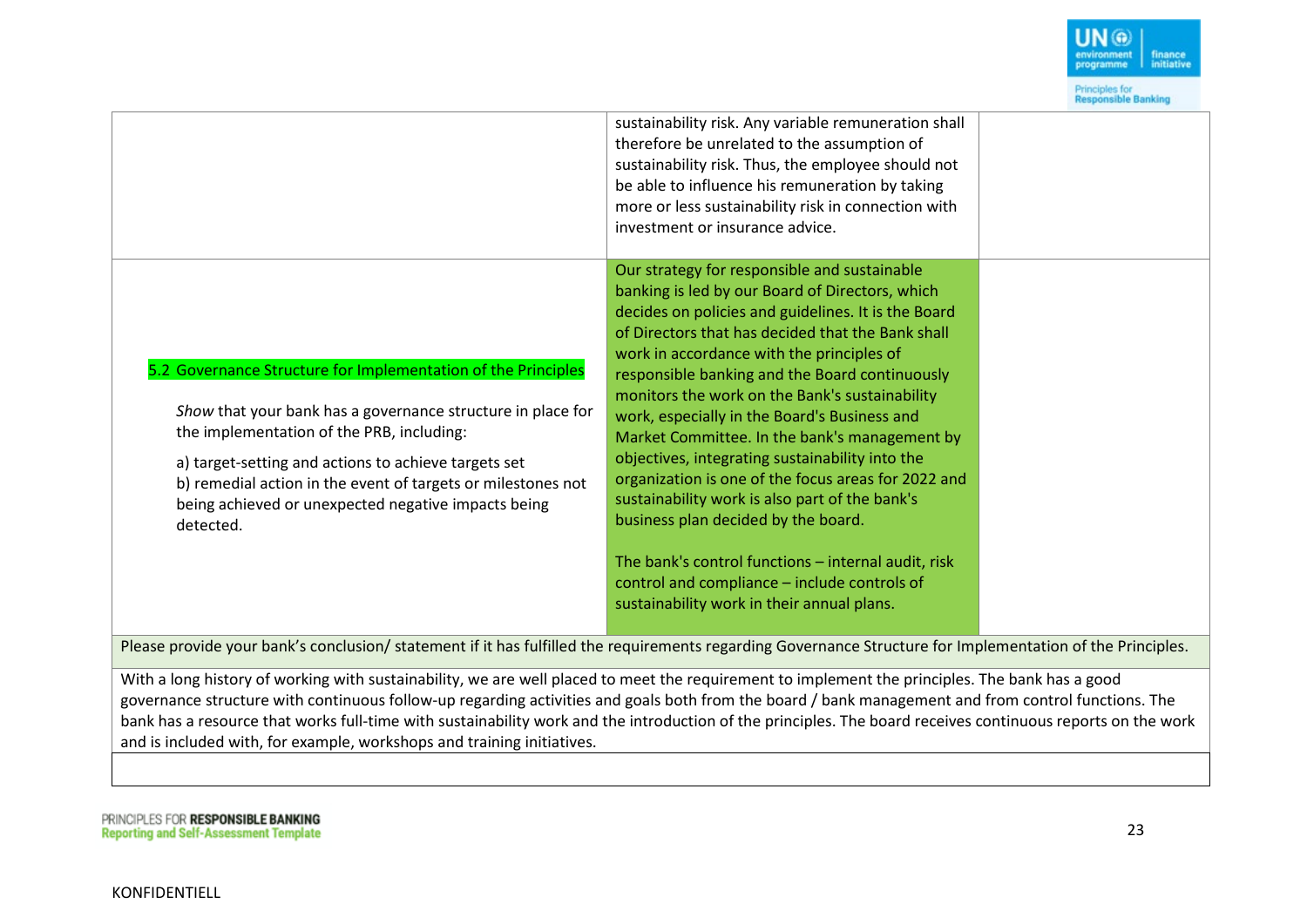See "BANKEN SOM ACCELERATOR FÖR

Sustainability Report

HÅLLBAR UTVECKLING" on p. 16-17 of our

2021

**Principle 6: Transparency & Accountability**

**We will periodically review our individual and collective implementation of these Principles and be transparent about and accountable for our positive and negative impacts and our contribution to society's goals.**

#### 6.1 Progress on Implementing the Principles

*Show* that your bank has progressed on implementing the six Principles over the last 12 months (up to 18 months in your first reporting after becoming a signatory) in addition to the setting and implementation of targets in minimum two areas (see 2.1-2.4).

*Show* that your bank has considered existing and emerging international/regional good practices relevant for the implementation of the six Principles for Responsible Banking. Based on this, it has defined priorities and ambitions to align with good practice.

*Show* that your bank has implemented/is working on implementing changes in existing practices to reflect and be in line with existing and emerging international/regional good practices and has made progress on its implementation of these Principles.

In the implementation of the principles, we have started from "*Principles for responsible banking – key steps to be implemented by signatories*".

#### **Step 1. Impact analyses**

In the impact analysis, we have analysed our impact on society and identified the most important areas where we can make a difference. We have conducted the impact analysis from UNEP to identify our positive and negative impact in our products and sectors we lend to.

To find the areas where the bank can influence the most in the areas of ESG, we initiated a collaboration with KPMG in the autumn of 2021. From there, we've done: - An external analysis – we have gone through how other banks work, what is written in the media and what laws and regulations do we have to relate to.

- **A stakeholder analysis** – we have identified and interviewed nearly 20 stakeholders (partners, customers, employees, board) and conducted a survey of the bank's employees.

- Identified our essential sustainability issues based on ESG, i.e., the issues where we have the greatest opportunity to influence society. - GAP analysis – We made an analysis of the current situation and our wanted position in all the essential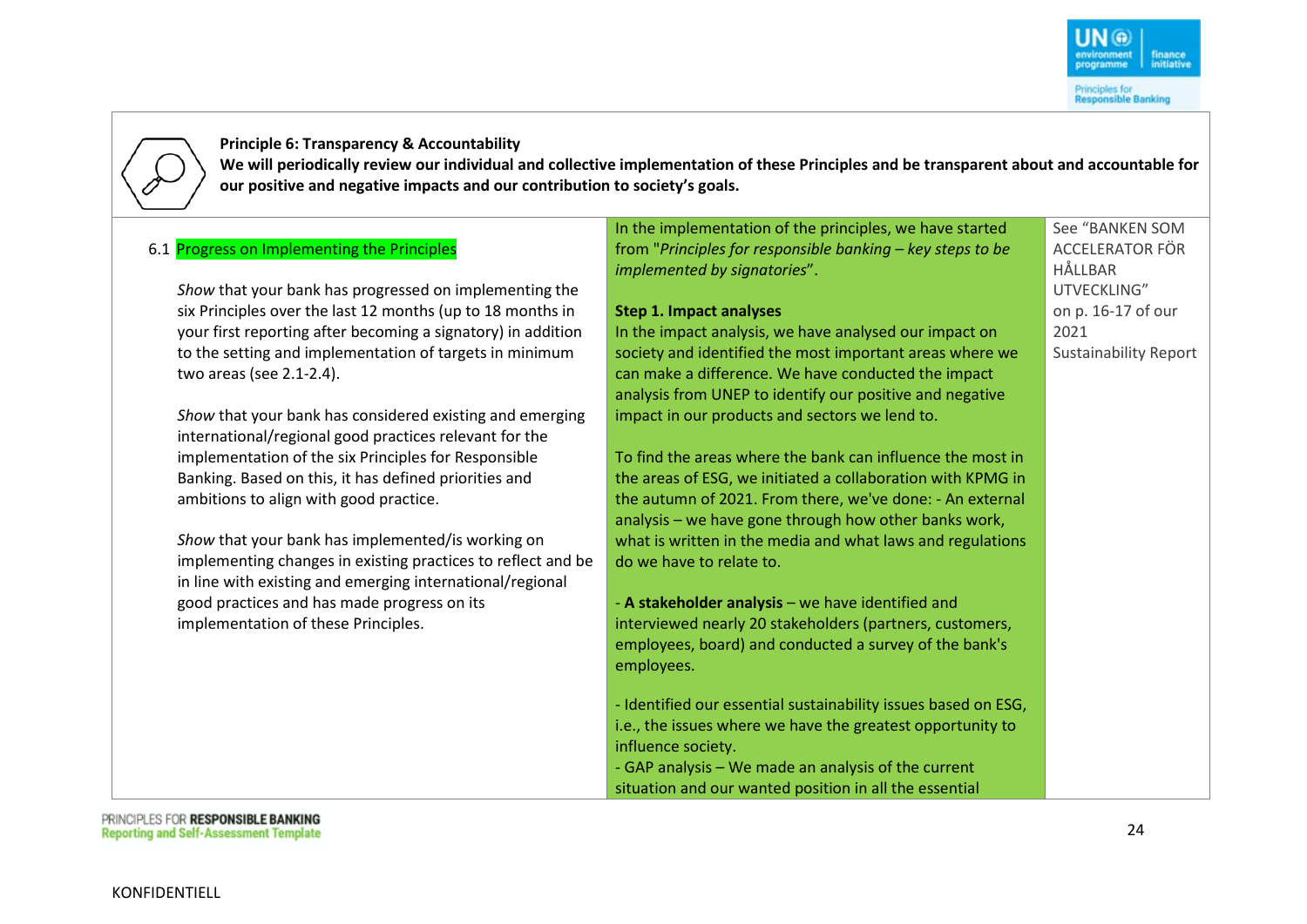

Principles for<br>Responsible Banking

sustainability issues that we have recognized and identified the gaps . **Ste p 2. Goal formulation and implementation** We have started the work of handing over the gap analysis to the respective owners of the sustainability issue. The Board has decided on SDGs linked to the essential sustainability issues that we will work towards. - Integrating sustainability work across the bank is one of the bank's focus areas in performance management for 2022 and is followed up monthly by bank management and quarterly by the board. - We communicate two of our long-term goals in this document, which we have the ambition to measure and follow up. The targets are being developed and will be followed up within the framework of responsible banking. Now the work continues to target and formulate activities and KPIs to achieve these goals. We will formulate ambitious measurable goals in the area where the bank has the greatest impact. **Ste p 3. Reporting** For 13 years, the bank has made a Sustainability report to show our impact on society. Since 2008, we have reported and compensated for our emissions and are affiliated with the Global Compact. The bank has no regular requirement to prepare a Sustainability report due to the size of the bank, but this has been done on its own initiative as we want to work for a transparent bank. The Sustainability